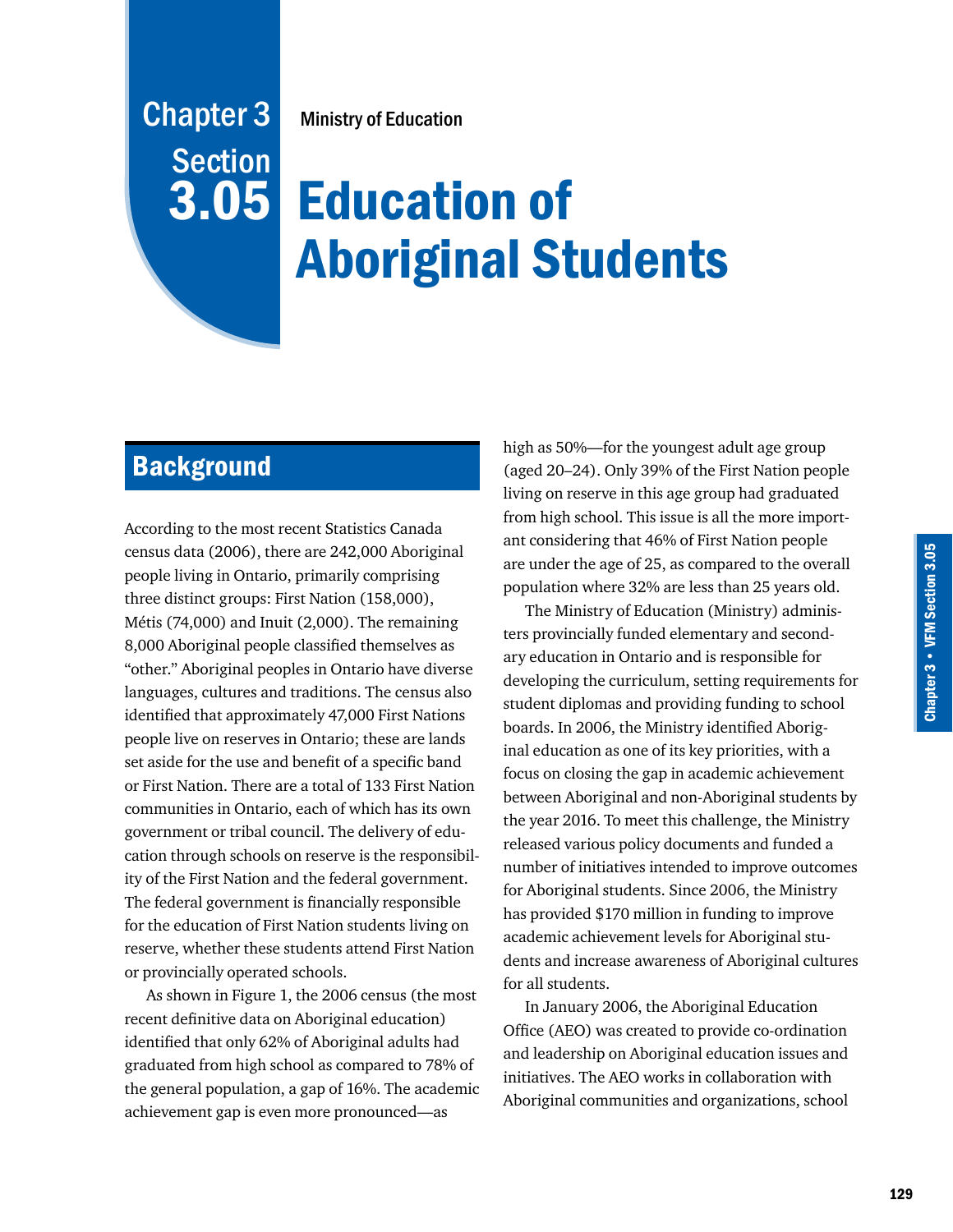#### Figure 1: The Gap in Aboriginal High School Graduation Rates for Adults and Young Adults

Source of data: 2006 Statistics Canada census and Ministry of Education

|                           | All Adults (2006) |     | Age 20-24 (2006) |     | # Enrolled in Provincial |
|---------------------------|-------------------|-----|------------------|-----|--------------------------|
| <b>Population Group</b>   | % Graduated       | Gap | % Graduated      | Gap | <b>Schools (2010/11)</b> |
| <b>All Ontario</b>        | 78                |     | 89               |     |                          |
| First Nations-on reserve  | 44                | 34  | 39               | 50  | 5,690                    |
| First Nations-off reserve | 64                | 14  | 66               | 23  | 27,765                   |
| Inuit                     | 59                | 19  | 66               | 23  | 700                      |
| Métis                     | 70                | 8   | 81               | 8   | 18,245                   |
| All Aboriginal            | 62                | 16  | 66               | 23  | 52,400                   |

Note: The percentage graduated is the percentage of the population group with a high school diploma. The gap in graduation rates equals the percentage of all people graduated in Ontario minus the percentage graduated in the Aboriginal group.

boards, other ministries and the federal government. Currently, the AEO employs 12 staff, including five regional education officers who work with Ontario's 72 school boards.

Research indicates that many Aboriginal students are faced with significant challenges that impact their achievement levels in school, such as high rates of poverty, substandard housing and poor nutrition. Equally important, many of these students live in areas with little prospect of future employment, which is often a demoralizing factor in taking their education seriously. In 2008, Health Canada reported that there is an extraordinarily high and increasing rate of suicide among Aboriginal youth. Although the Ministry of Education cannot resolve all of these issues, it can promote achievement in school to help Aboriginal students overcome these challenges.

# Audit Objective and Scope

The objectives of our audit were to assess whether the Ministry and selected school boards have adequate procedures in place to:

• identify and implement initiatives to improve Aboriginal student achievement and to measure and report on the effectiveness of those initiatives; and

• ensure that transfer payments intended for Aboriginal education initiatives are spent for the purposes intended and allocated on the basis of student need.

Senior management reviewed and agreed to our audit objectives and associated audit criteria.

Our audit work was conducted at the Ministry's head office, primarily in the Aboriginal Education Office. We also conducted audit work at selected school boards and at a sample of elementary and secondary schools in these boards. The three boards we visited were Algoma District School Board (Sault Ste. Marie), Kawartha Pine Ridge District School Board (Peterborough) and Lakehead District School Board (Thunder Bay).

Our audit work included reviewing and analyzing ministry files, administrative directives, policies and procedures, and interviewing ministry staff. We also met with school board staff, including supervisory officers, principals and teachers. We researched Aboriginal education practices in other jurisdictions and solicited the opinions of First Nation education managers, First Nation Elders, the Chiefs of Ontario and the Métis Nation of Ontario. Our audit also included a review of activities of the Ministry's Internal Audit Services Branch relating to Aboriginal education. We reviewed the branch's recent reports and considered its work and any relevant issues identified when planning our audit work.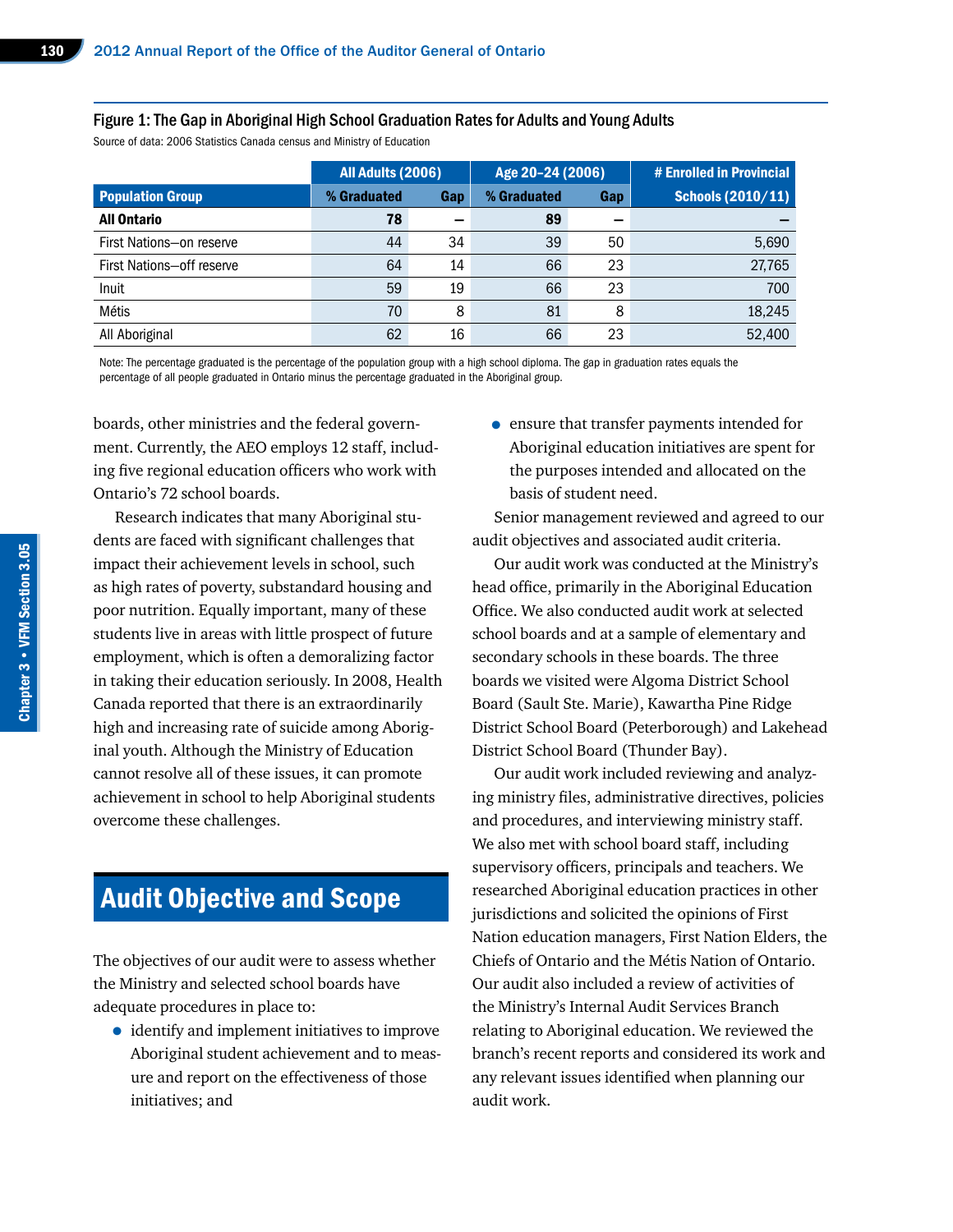# **Summary**

In 2006, the Ministry identified Aboriginal education as one of its key priorities with a focus on meeting two primary challenges by 2016: to significantly improve achievement among First Nation, Métis and Inuit students, and to close the significant student achievement gap between Aboriginal and non-Aboriginal students. The Ministry also wanted all students to have an appreciation of Aboriginal cultures. In order to help achieve these objectives, the Ministry designed an overarching policy framework that endeavoured to identify Aboriginal students in Ontario, guide the development of appropriate support programs, periodically assess academic achievement and report on the progress made in implementing the framework. However, the Ministry needs to more actively oversee the implementation of this framework to demonstrate what, if any, progress has been made since 2006 in improving achievement among Aboriginal students and closing the achievement gap between them and other students in Ontario.

Some of our more significant observations regarding Aboriginal education in Ontario were:

• In 2007, the Ministry released the *Ontario First Nation, Métis and Inuit Education Policy Framework* (Framework), which includes 10 performance measures intended to gauge the success of ministry, school board and school efforts to improve the academic achievement of Aboriginal students. Although the Ministry has reported some success on several of these measures, five years after the release of the Framework the Ministry has not quantified any of the 10 performance indicators so that progress could be objectively measured, nor has it required that the school boards individually evaluate and report on these performance measures. None of the three boards we visited had done so.

- Since the Ministry did not have an accurate and reliable mechanism to identify Aboriginal students in the Ontario school system, in 2007 it released *Building Bridges to Success for First Nation, Métis and Inuit Students*. This policy guide assists school boards in developing Aboriginal student self-identification policies whereby students are given the option to formally identify themselves as First Nation, Métis or Inuit. At the time of our audit, less than half of the estimated Aboriginal student population in Ontario had self-identified. Improved progress on this self-identification strategy would enable the Ministry and boards to better target funding and periodically benchmark the academic progress of Aboriginal students.
- Five years after announcing its intention to significantly close the gap in achievement between Aboriginal and non-Aboriginal students, the Ministry has still not established a baseline or even a starting point from which to measure the gap. Therefore, we requested that the Ministry provide us with the most recent student data, including Grade 10 credit accumulation for self-identified Aboriginal students. Accumulation of credits toward graduation is one of the primary indicators of student success in high school. We noted that only 45% of the self-identified Aboriginal Grade 10 students were on track to graduate from high school, compared to 74% for all students in the Grade 10 population. This brings into question the Ministry's ability to meet its goal of significantly closing the achievement gap between Aboriginal and non-Aboriginal students by 2016.
- Even though an Aboriginal organization engaged by the Ministry in 2009 reported that consistent implementation of the Framework is necessary to make systemic change, we found that it was largely left up to each board to decide how it would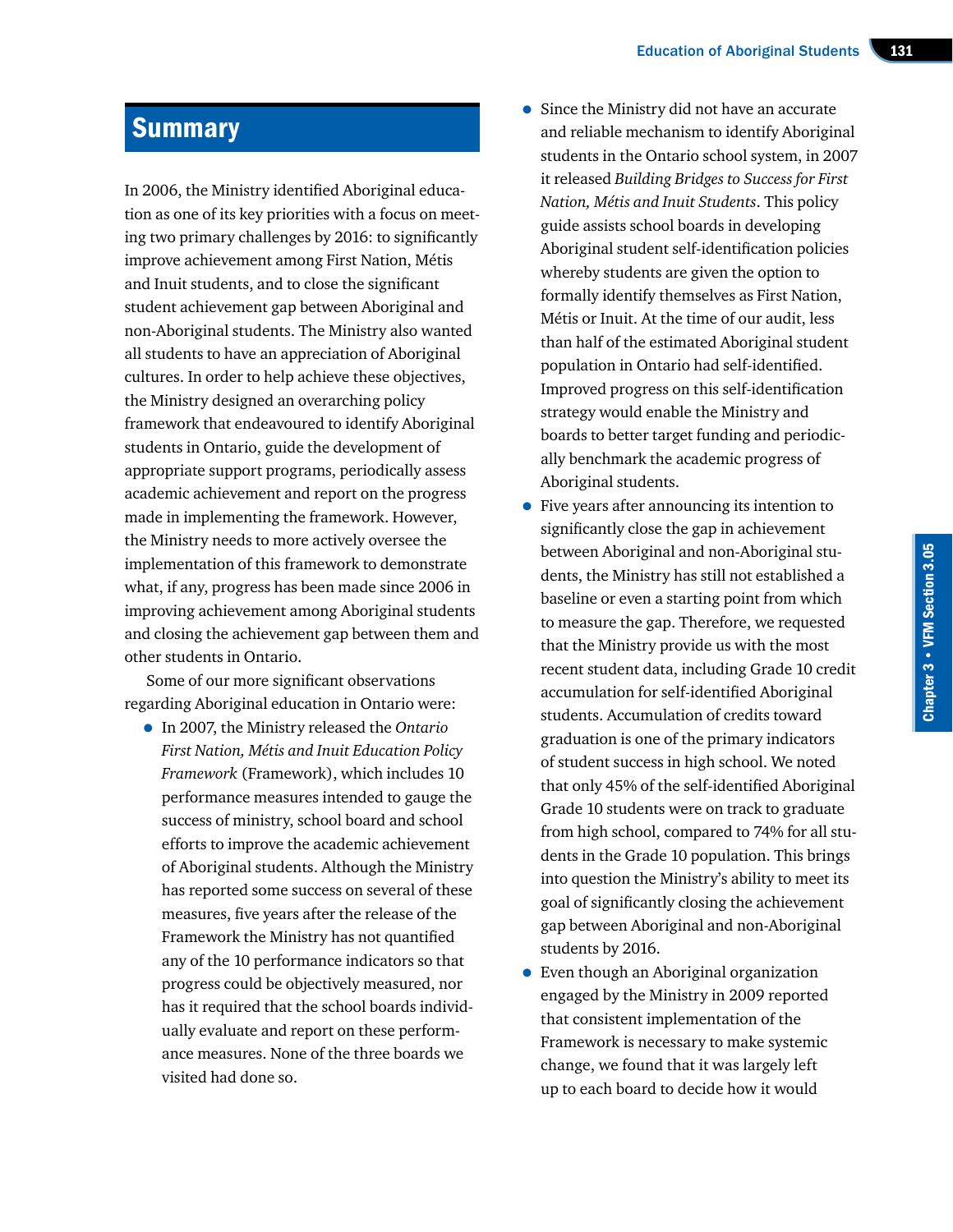implement the Framework. The emphasis placed on this varied at the three boards we visited. For example, one of the school boards we visited had successfully implemented the self-identification policy as virtually all of its Aboriginal students had self-identified. This board was using student achievement data to identify challenges unique to its Aboriginal population and was implementing specific strategies to address these challenges.

• Although the early education of many First Nation students is provided by reserve schools, which are the financial responsibility of the federal government, many of these students eventually transfer into the provincial system. Given limited per-student funding, on-reserve schools have generally not been able to provide the quality of education found in provincial schools; studies suggest that these students may be several grade levels behind when they transfer into the public system. Although the Ministry does not measure this, our analysis of Education Quality and Accountability Office (EQAO) data found that only half of on-reserve students attending provincially funded schools passed the Grade 10 Ontario Secondary School Literacy Test in the 2010/11 school year, compared to the provincial average of 83%.

#### OVERALL MINISTRY RESPONSE

Too many Aboriginal students do not achieve the academic success we want for all students. Addressing this education attainment gap is a top priority for the government of Ontario. We are pleased that the Auditor General shares our commitment to improving educational outcomes for Aboriginal students.

The Ministry of Education (Ministry)and boards, working with First Nation, Métis and Inuit communities, share the view that significant progress has been achieved, and that conditions for future success have been established

through progressive collaboration and specific supports. Some boards have made progress in implementing supports for Aboriginal students and recent evidence reveals specific instances where the achievement gap has been reduced. The Ministry agrees with the spirit of the Auditor General's recommendations and will continue to develop and implement strategies targeted to improve Aboriginal student success within the context, philosophy and approach outlined in the *Ontario First Nation, Métis and Inuit Education Policy Framework*.

The Ministry's Framework is based on *Ontario's New Approach to Aboriginal Affairs, 2005,* which charts a new course for a constructive, co-operative relationship with the Aboriginal peoples of Ontario to develop productive partnerships, collaborate on key initiatives and achieve real progress on shared goals.

The Ministry, with its partners, has put in place the necessary foundation for success in keeping with our overall student achievement strategy: building relationships and capacity within the sector; designing and developing data collection mechanisms; and analyzing and implementing evidence-driven strategies to support advancements in student achievement.

When considering evidence-based strategies and reporting, it is important to understand Aboriginal peoples' perspectives on the school system, including the intergenerational mistrust resulting from residential school experiences. Ontario respects Aboriginal and treaty rights protected by Section 35 of the *Constitution Act, 1982.* This is why the collection of Aboriginal student data must continue to be voluntary and confidential.

Moving forward, the Ministry will pursue a path that builds on demonstrated successes, in partnership with communities, school boards, the federal government and Aboriginal partners, to support First Nation, Métis and Inuit students across the province.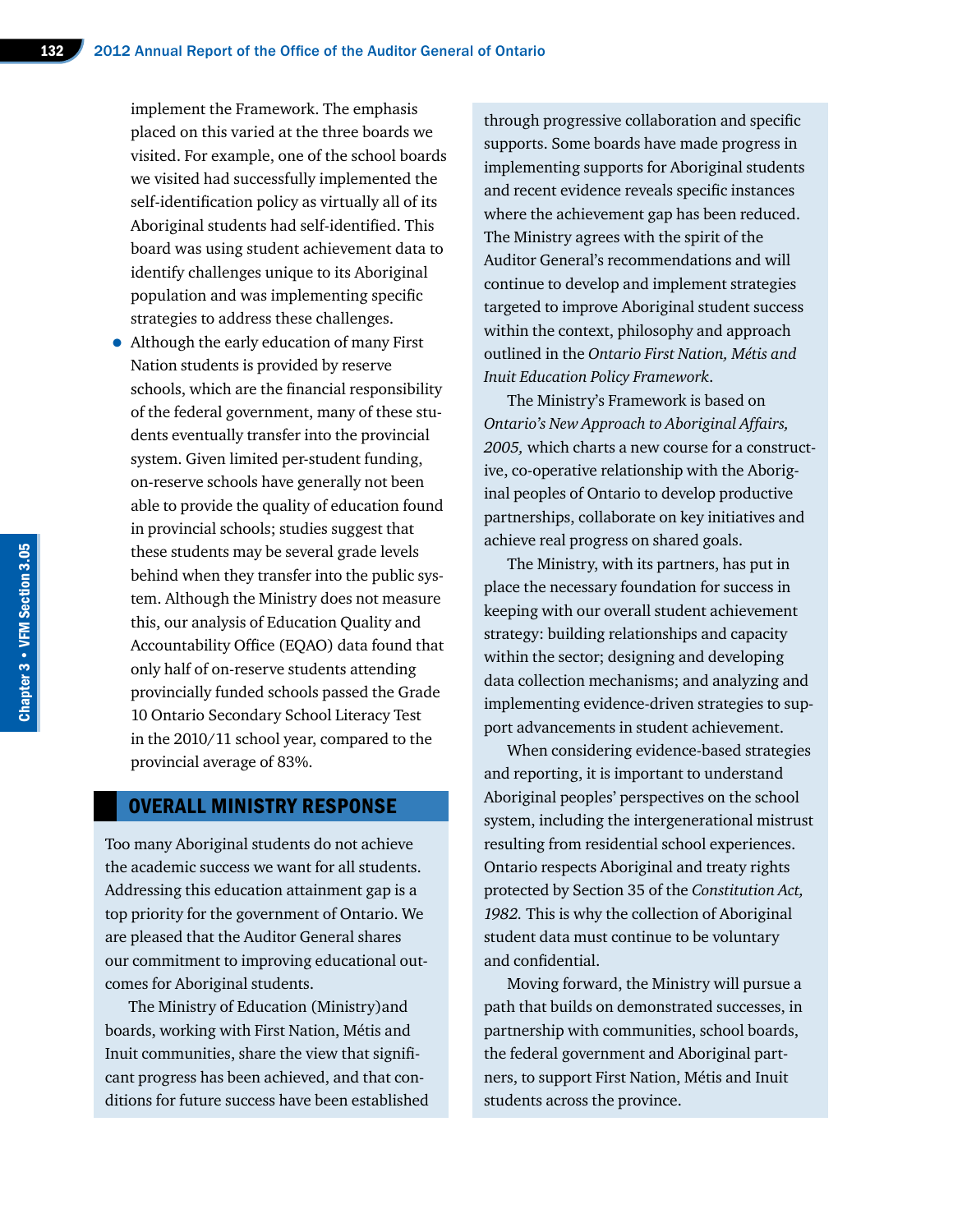# Detailed Audit Observations

## POLICY GOALS, IMPLEMENTATION PLANS AND PERFORMANCE MEASURES

#### Policy Goals and Planning

In June 2005, the government of Ontario released *Ontario's New Approach to Aboriginal Affairs*, which outlined a number of initiatives aimed at achieving real progress on shared goals with Aboriginal people. In line with this approach, the Ministry identified Aboriginal education as one of its key priorities, with a focus on meeting two primary challenges by the year 2016: to improve achievement among First Nation, Métis and Inuit students; and to close the gap between Aboriginal and non-Aboriginal students in literacy and numeracy, retention of students in school, graduation rates and advancement to post-secondary studies.

In 2007 the Ministry released the *Ontario First Nation, Métis and Inuit Education Policy Framework* 

(Framework). The Ministry considers the Framework to be the foundation for delivering quality education to all Aboriginal students who attend provincially funded elementary and secondary schools. Figure 2 shows the Ministry's three goals and the 10 performance measures it intends to use to gauge success, as outlined in the Framework.

In order to be truly effective, the Framework recognized that it was necessary for the Ministry to develop an implementation plan to guide its activities and assist school boards in meeting the broad objectives in the Framework. Although the Ministry has engaged in some preliminary implementation planning, five years after the release of the Framework, the Ministry has still not developed a formal implementation plan. In our opinion, such a plan should identify the key obstacles faced by Aboriginal students and outline specific activities to overcome various obstacles. This was exactly the process we found the Ministry had used in our recent audits of school safety programs and student success initiatives, both of which had achieved

Figure 2: Ontario First Nation, Métis and Inuit Education Policy Framework Goals and Performance Measures Source of data: Ministry of Education

| Goal                                  | <b>Performance Measure</b>                                                                                                                                                                                                                                                        |  |  |  |
|---------------------------------------|-----------------------------------------------------------------------------------------------------------------------------------------------------------------------------------------------------------------------------------------------------------------------------------|--|--|--|
| High levels of student<br>achievement | 1. Significant increase in the percentage of First Nation, Métis and Inuit students meeting<br>provincial standards on province-wide assessments in reading, writing and mathematics                                                                                              |  |  |  |
|                                       | 2. Significant increase in the number of First Nation, Métis and Inuit teaching and non-teaching<br>staff in school boards across Ontario                                                                                                                                         |  |  |  |
| Reduce gaps in student                | 3. Significant increase in the graduation rate of First Nation, Métis and Inuit students                                                                                                                                                                                          |  |  |  |
| achievement                           | 4. Significant improvement in First Nation, Métis and Inuit student achievement                                                                                                                                                                                                   |  |  |  |
|                                       | 5. Significant improvement in First Nation, Métis and Inuit student self-esteem                                                                                                                                                                                                   |  |  |  |
|                                       | 6. Increased collaboration between First Nation education authorities and school boards to<br>ensure that First Nation students in First Nation communities receive the preparation they<br>need in order to succeed when they make the transition to provincially funded schools |  |  |  |
|                                       | 7. Increased satisfaction among educators in provincially funded schools with respect to<br>targeted professional development and resources designed to help them serve First Nation,<br>Métis and Inuit students more effectively                                                |  |  |  |
| High levels of public                 | 8. Increased participation of First Nation, Métis and Inuit parents in the education of their children                                                                                                                                                                            |  |  |  |
| confidence in public<br>education     | 9. Increased opportunities for knowledge sharing, collaboration and issue resolution among<br>Aboriginal communities, First Nation governments, and education authorities, schools, school<br>boards and the Ministry of Education                                                |  |  |  |
|                                       | 10. Integration of educational opportunities to significantly improve the knowledge of all<br>students and educators in Ontario about the rich cultures and histories of First Nation,<br>Métis and Inuit peoples                                                                 |  |  |  |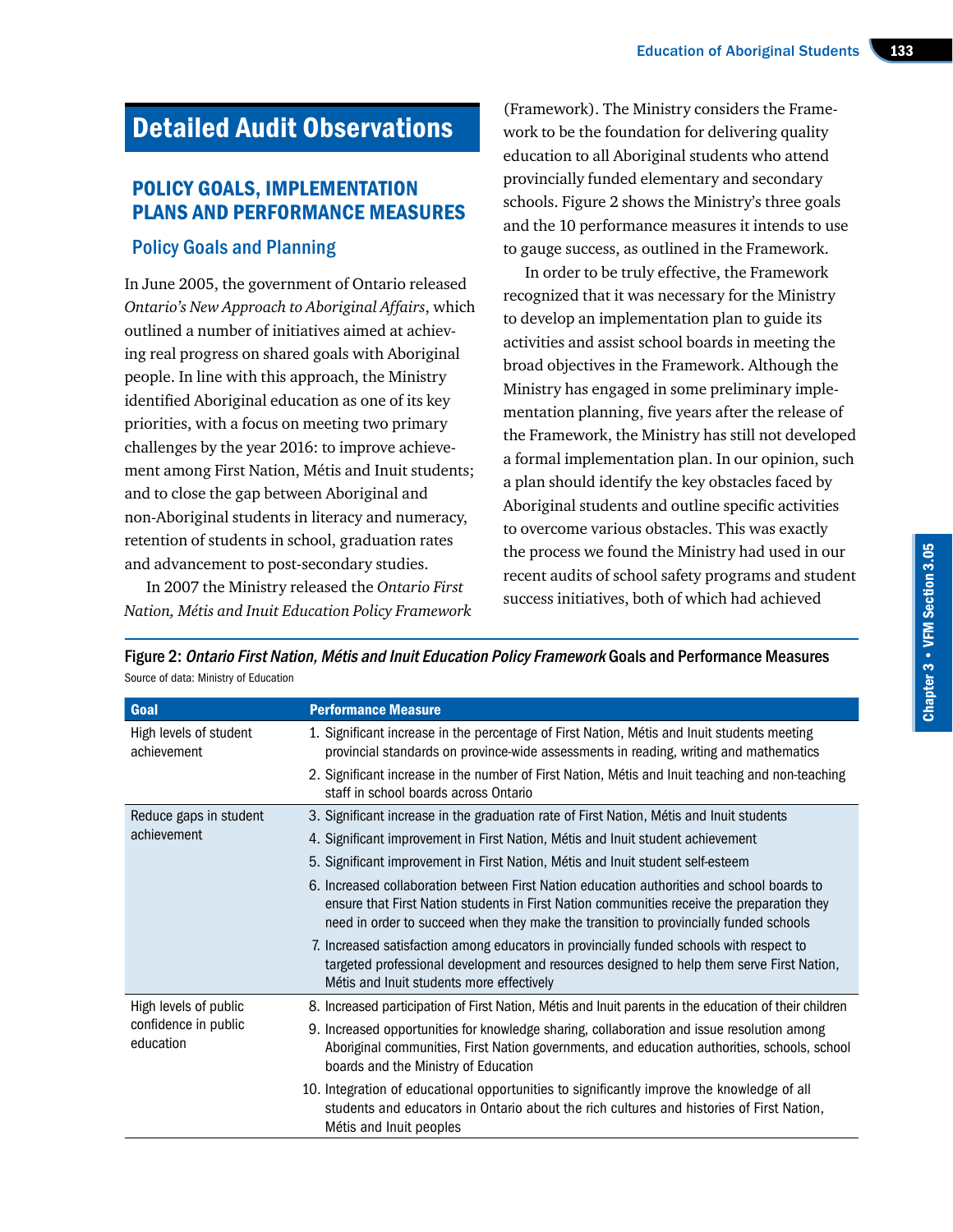some success. For these programs, the Ministry had formulated a strategy, devised a detailed plan, and measured results along the way to ensure that progress was being made. In contrast, the Ministry could not demonstrate how it was systematically implementing the Framework. Instead, we were informed that most of the Ministry's activities could be matched to at least one of the 10 performance measures. However, these performance measures were developed to assess the success of the Aboriginal education strategy and do not contain the detail necessary to guide ministry or school board activities.

According to the Framework, Aboriginal education must be integrated into the school board planning process. School boards in Ontario must be guided by the Board Improvement Plan for Student Achievement, a document that helps teachers, principals and school board staff plan and implement strategies to improve student achievement. The Ministry acknowledged that, although 40 out of Ontario's 72 school boards had included an Aboriginal education component in their improvement plans, it did not have a formal process in place to review these or other board plans. The Ministry could not provide us with any documentation to demonstrate that it had reviewed these board plans or assessed the degree to which the Framework has been implemented at each school board.

To assess the Aboriginal education planning process at the school board level, we reviewed the improvement plans for the past three years at the three boards we visited. We found that one of the boards made no reference to Aboriginal education, while another board listed Aboriginal cultural activities and events that it planned for that year. The third board set specific targets that focused on Aboriginal student achievement, one of which was to increase by 10% the number of Aboriginal students who were successful on the Ontario Secondary School Literacy Test (OSSLT). However, none of these boards specifically mentioned the Framework or identified any of its 10 performance measures in their improvement plans.

An Aboriginal organization engaged by the Ministry in 2009 to obtain feedback on the implementation of the Framework had reported that, although consistent implementation is necessary to make systemic change, implementation of the Framework appeared to be dependent on the individual in charge of Aboriginal education initiatives at the school board. Similarly, based on our visits to the three boards, we concluded that there was a need for greater ministry co-ordination and guidance.

#### Performance Measurement and Reporting

In 2007, the Ministry committed itself to report publicly every three years on the implementation of the Framework according to the 10 performance measures. It released the first progress report in the fall of 2009, titled *Sound Foundations for the Road Ahead,* to provide an update on the progress made since 2007 in implementing the Framework. However, much of the discussion provided in this progress report was of a very general nature and did not quantify any of the 10 performance measures or identify any specific targets to be used to assess progress against these measures.

For this first progress report, the Ministry engaged two Aboriginal organizations to solicit community feedback on the Framework, and also worked with an independent research team to obtain feedback from students, parents and school boards. Additionally, the Ministry sent out surveys to all school boards.

We reviewed the reports from the independent research team and the two organizations that the Ministry used to support its progress report. We noted that of the 1,200 students interviewed, only 111 had self-identified as Aboriginal students. Additionally, almost half the students interviewed were from the Ottawa region and 90% were from Catholic school boards, which represent only 30% of Ontario's elementary and secondary school student population. The research team noted that these and other sampling concerns limited the amount of reliable data collected. Clearly, an unrepresentative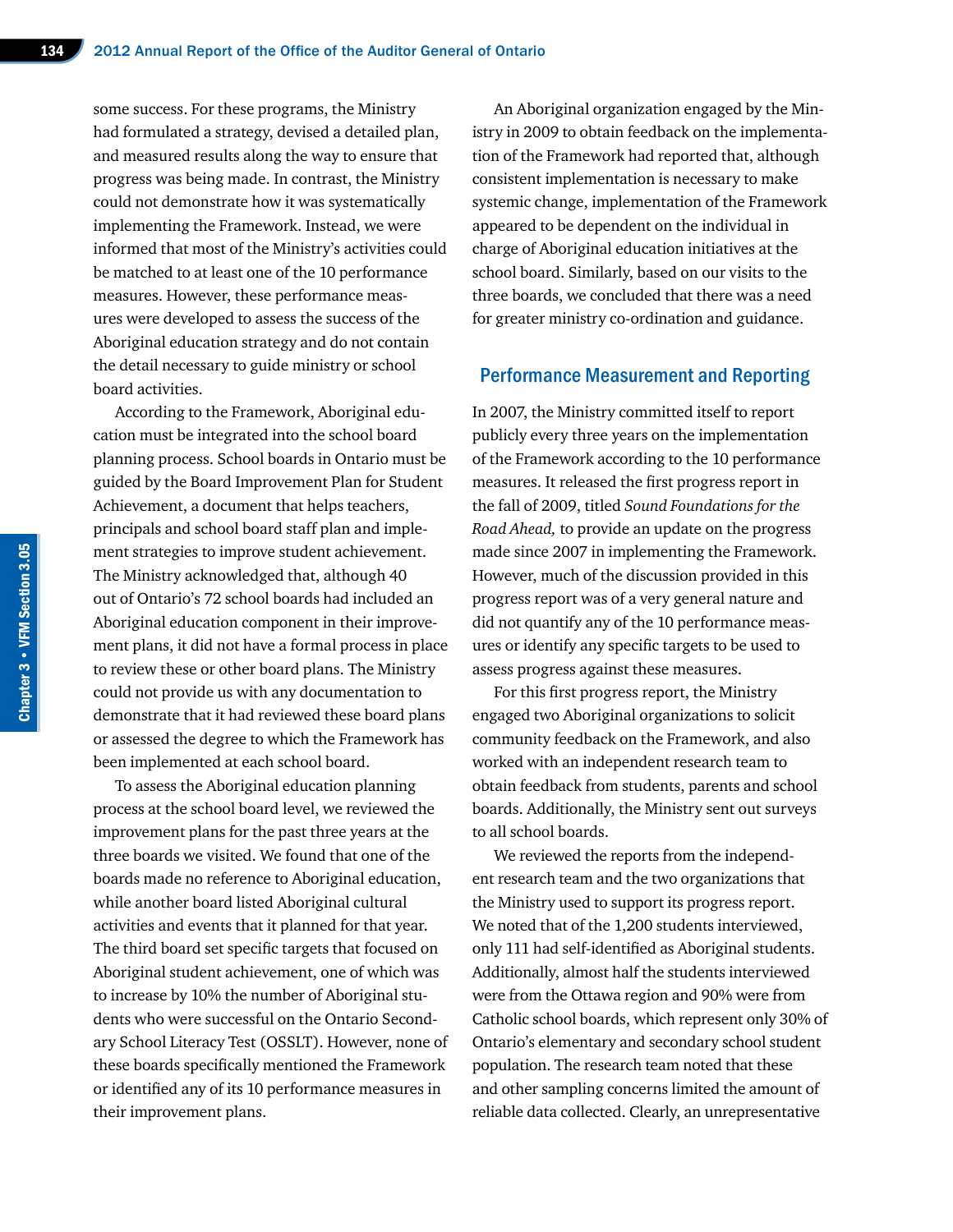or inadequate sample would compromise the integrity of any related conclusions or inferences in the progress report.

A second progress report on the implementation of the Framework was scheduled to be released in the fall of 2012. However, in May 2012 the Ministry could not provide us with a draft of any progress it may have made on the report and stated that the report is now scheduled to be released in early 2013.

At the board level, we noted that two school boards we visited recently began to assess their status with regard to the Framework. This was the first time both of these boards had undertaken such an assessment since the Framework's release in 2007. In October 2011, one of these boards prepared a document that identified what it has already done and is planning to do to implement each of the 10 performance measures. In March 2012, the other board was asked by the Ministry to perform a self-assessment to determine how well that board has implemented the 10 performance measures. We noted that this process was not consistent among all regions and, in general, each board operated autonomously in the degree to which it implemented specific strategies to address the Framework and assessed the success of its strategies.

The Framework's three goals and 10 performance measures were developed to enable the Ministry and school boards to assess progress made toward improving achievement among Aboriginal students and closing the gap between Aboriginal and non-Aboriginal students. Overall, we found that, five years after the release of the Framework, neither the Ministry nor the boards we visited had measured progress in relation to the Framework's performance goals or set any measurable targets so that progress could be measured. As a result, there is little province-wide information to indicate what, if any, progress has been made in improving educational success among Aboriginal students and closing the achievement gap between them and other students in Ontario.

# RECOMMENDATION 1

To help Aboriginal students succeed in school and reduce the gap in student achievement as outlined in the *Ontario First Nation, Métis and Inuit Education Policy Framework* (Framework), the Ministry of Education (Ministry) and school boards should:

- develop specific implementation plans that identify and address the key obstacles faced by Aboriginal students and routinely review and update these plans to assess what progress is being made; and
- include in these plans specific goals and performance measures as outlined in the Framework and objectively measure and report aggregate results to determine whether any progress is being made toward improving Aboriginal student outcomes.

#### MINISTRY RESPONSE

The Ministry agrees that implementation plans are necessary to support initiatives going forward to close the achievement gap. Initiatives to support Aboriginal student achievement must be holistic and leverage evidence-based strategies developed in supporting the student achievement agenda.

The Ministry will do the following:

- Release a preliminary progress report and draft implementation plan in fall 2012 to engage key partners on strategies for progress against the Framework's performance measures, in order to close the achievement gap between First Nation, Métis and Inuit students and all students.
- Release the second progress report on the implementation of the Framework in spring 2013. The report will include an implementation plan up to 2016.
- Align the implementation plan with other key government commitments and investments that are designed to provide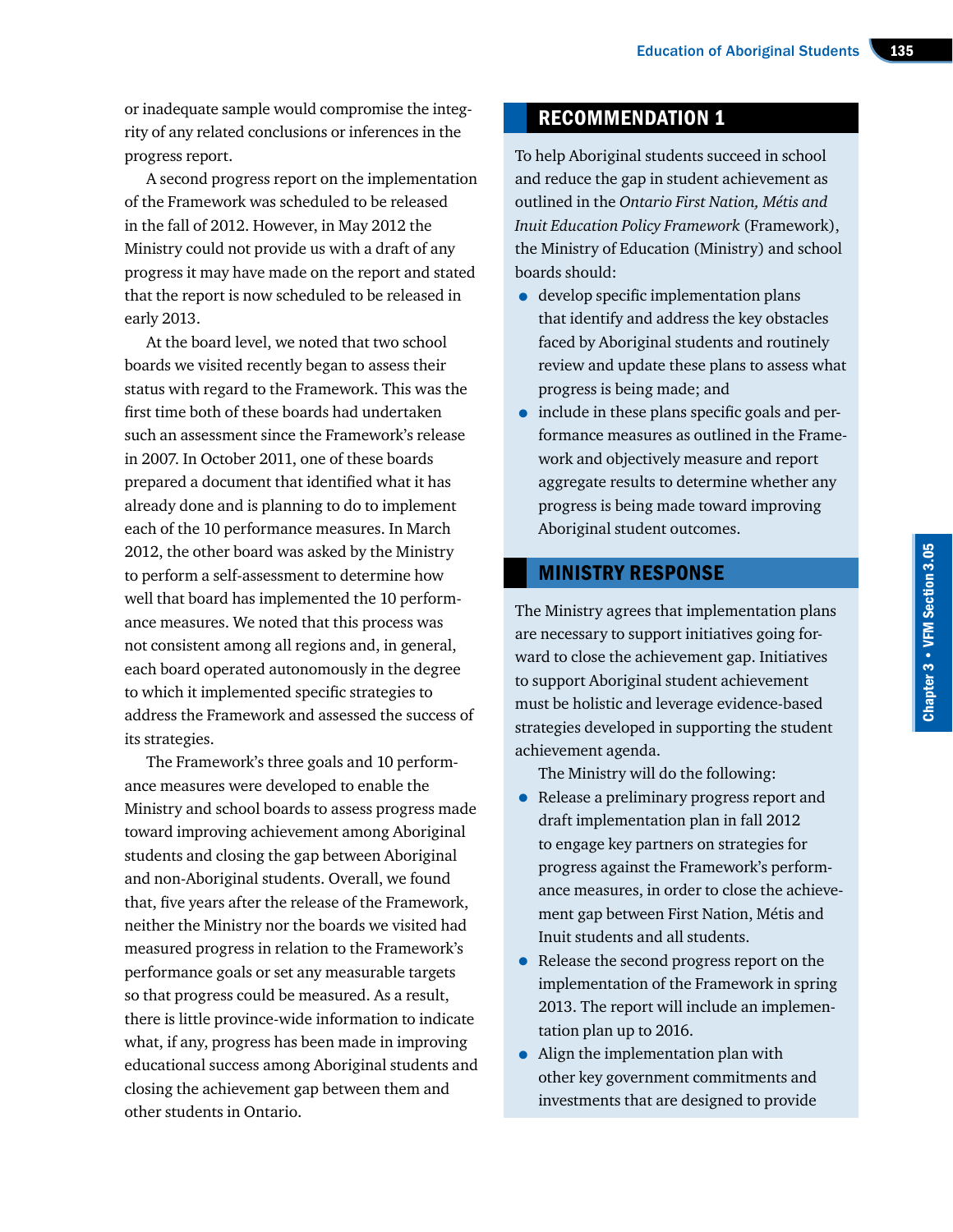targeted supports for Aboriginal youth, such as Ontario's Mental Health and Addictions Strategy.

#### BOARD RESPONSE

All three boards agreed with this recommendation. One board noted that its process of setting specific plans, goals and performance measures assists it in measuring student learning over time, and that such efforts have resulted in improvements for Aboriginal students, particularly in primary reading and writing. The board noted that it would continue to work on further improvements, specifically in the area of junior mathematics. A second board's plans included strategies to close the achievement gap and provide specific supports for Aboriginal students. This board stated that it has shared student achievement results internally with staff and with each band, and that beginning in 2012 it would share aggregate data publicly in its director's annual report. The third board cautioned that the number of students who had self-identified was very low for some grades, and measuring achievement over time with such a small group may not result in reliable data. The board noted, however, that such information was still useful to support students by focusing on tiered intervention and differentiated instruction. This board also noted that annual planning allows it to validate systemic learning and, moving forward, it will more closely align planning with student learning and teacher needs.

#### VOLUNTARY, CONFIDENTIAL SELF-IDENTIFICATION

#### Student Self-identification

Historically, one of the obstacles related to focusing education supports on Aboriginal students is that

the Ministry and school boards have not been able to identify these students in the Ontario school system. As a result, data could not be aggregated to develop programs, report on results achieved, or identify areas for improvement. Consequently, in April 2007, the Ministry released *Building Bridges to Success for First Nation, Métis and Inuit Students*  (Building Bridges) as a guide provided to school boards to assist in developing policies for voluntary Aboriginal student self-identification whereby students would be given the option to formally identify themselves as First Nation, Métis, or Inuit. Board implementation of the self-identification policy was not mandatory but the Ministry encouraged all school boards to develop such a policy.

The Ministry did not have a formal process in place to oversee implementation of self-identification policies at the school board level. As of May 2012, although 68 of Ontario's 72 school boards had implemented a self-identification policy, less than half of the estimated Aboriginal students had self-identified (23,000 out of 52,400). The Ministry stated that the recent implementation of the policy at many boards was one of the primary reasons why only 44% of the estimated number of Aboriginal students had self-identified.

We reviewed data pertaining to self-identification at all 72 school boards and identified 18 boards that had not shown a significant increase in the percentage of students self-identified over the previous three years. In addition, another 30 boards had identified less than 20% of their estimated Aboriginal student enrolment. In contrast, virtually all the estimated Aboriginal students in 16 other school boards had self-identified, indicating that it was possible for these school boards to successfully implement a policy that encourages their Aboriginal students to voluntarily identify themselves.

At two of the three school boards we visited virtually all of the estimated Aboriginal student population had self-identified. During the first year of policy implementation, one of these boards had identified 150% of the number of Aboriginal students estimated by the Ministry. This board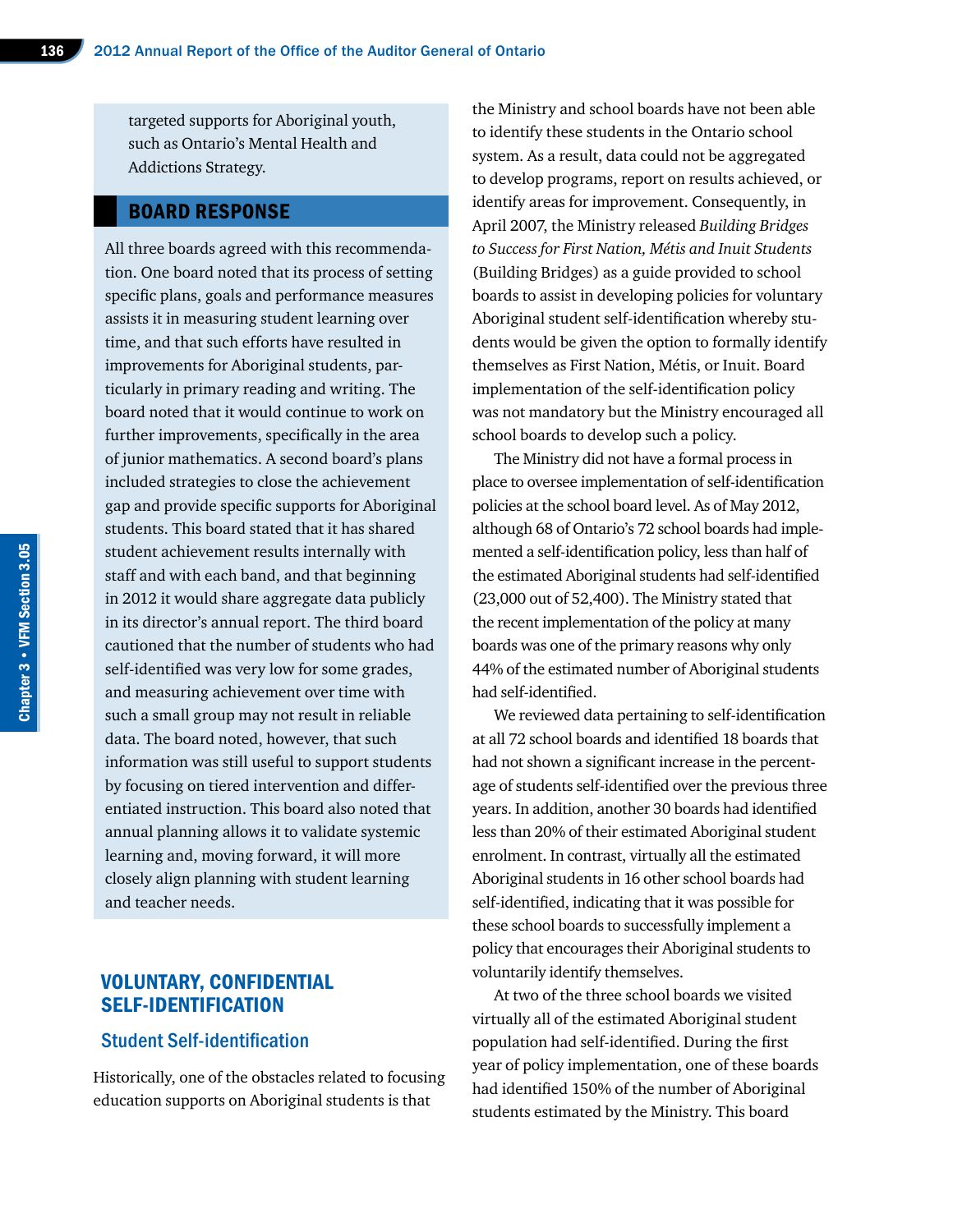attributed its achievement to creating a successful awareness campaign prior to implementation. Furthermore, this board has received only two minor complaints from parents pertaining to student self-identification, which it addressed to the parents' satisfaction. At the third board we visited only about 50% of the estimated Aboriginal student population had self-identified. This board stated that it was unaware of the Ministry's estimate of the number of Aboriginal students in its schools and the Ministry had not provided them with the estimate. We believe that boards would find such information useful to help them to assess progress in identifying their Aboriginal students.

In July 2011, the Ministry surveyed school boards to assess progress to date in the implementation of the self-identification policy. More than 66 boards responded to the survey, and many provided recommendations that they thought would be useful in increasing the success of this policy. The boards wanted to see more ministry involvement in the process, with assistance such as a public awareness campaign, direct communication with Aboriginal communities, and standard materials for boards to use. Currently, each board independently develops its own materials, such as brochures for parents outlining the policy. Some boards find this challenging, as they need to ensure that information is correct and culturally appropriate. Boards also recommended that the Ministry provide more support in sharing best practices province-wide. One of the school boards we visited mentioned that boards are struggling to create effective strategies and approaches to implement the self-identification policy even though they have consulted with each other to obtain ideas on how to best implement a policy.

#### Teaching and Non-teaching Staff Self-identification

The Framework also outlines the need for a significant increase in teaching and non-teaching Aboriginal school staff. These individuals can act

as mentors and role models, share their Aboriginal culture, and help foster an environment where Aboriginal students can reach a high level of achievement. In 2008, the Ministry met with the Ontario College of Teachers to develop a selfidentification process for teachers of Aboriginal descent. In 2009, the College reported to the Ministry that teachers need to understand what self-identification information would be used for and how any potential concerns would be mitigated. The College also noted that the successful implementation of teacher self-identification may take many years and both short- and long-term implementation plans are needed.

At the time of our audit, the Ministry still did not have any plans to encourage school boards to implement an Aboriginal staff self-identification policy. Also, at the time of our audit the Ministry had not formally gathered any information on the number of boards that had implemented an Aboriginal staff self-identification policy or gathered any data on the number of staff who have self-identified.

One of the school boards we visited implemented a voluntary self-identification policy for its Aboriginal staff members in 2008. This board has experienced success, as many of its staff who self-identified have become resources to reach out to Aboriginal students. We noted that the trustees at another school board we visited recently passed a motion to develop a similar policy. Following our discussions with this board, it expressed interest in contacting the first board to obtain a copy of its staff self-identification policy to help in its own policy development.

#### RECOMMENDATION 2

To obtain the population data necessary to better develop specific support programs, report on results, and identify opportunities to improve Aboriginal student achievement, the Ministry of Education (Ministry) should:

• develop standard communication tools and disseminate best practices to assist boards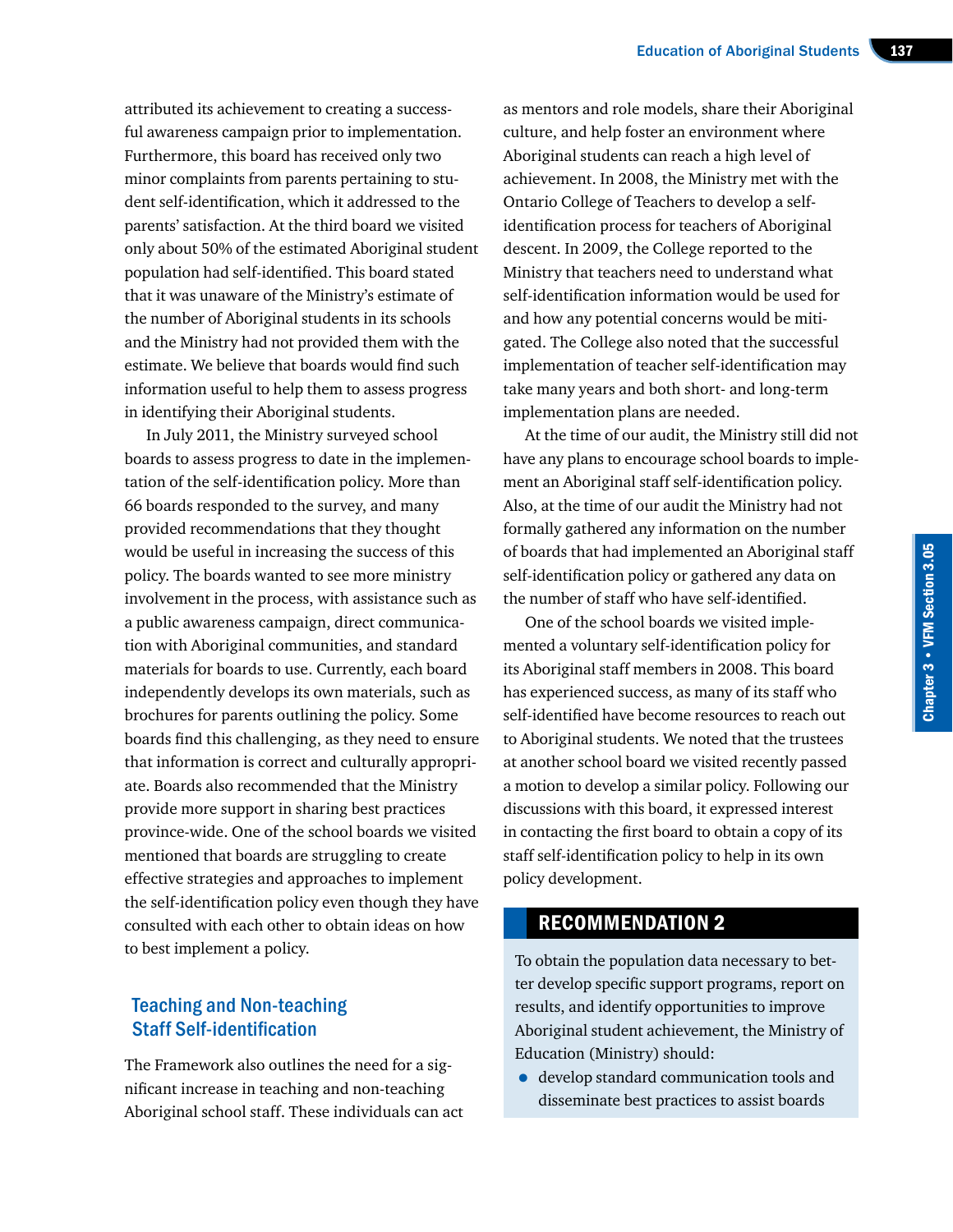in successfully implementing an effective student self-identification process; and

• develop a policy guide for self-identification by Aboriginal teaching and non-teaching staff and oversee the effective implementation of this policy.

Both the Ministry and school boards should exercise effective oversight to help ensure that the student self-identification policy is being successfully implemented in Ontario schools.

#### MINISTRY RESPONSE

The Ministry agrees that it is necessary to support self-identification efforts and commends the significant progress that boards have made thus far in building trust with Aboriginal families choosing to participate in the initiative. A multi-pronged approach that further engages boards and Aboriginal partners is required.

The Ministry will do the following:

- Implement a communication strategy to support all boards in strengthening their Aboriginal student self-identification policy implementation by spring 2013.
- Provide support to all boards in the development of board-specific strategies regarding the continued implementation of Aboriginal voluntary self-identification policies throughout the 2012/13 school year.
- Continue to work with education partners, including those representing teaching and non-teaching staff, to discuss the feasibility of the development of a policy guideline for voluntary staff self-identification, by the end of the 2013 calendar year.

#### BOARD RESPONSE

All three boards supported the recommendation, with one board noting that sharing best practices regarding the implementation of voluntary self-identification would be very helpful, especially regarding appropriate and effective

use of the data. This board noted that the majority of its eligible students had voluntarily selfidentified, and this number continues to grow in step with the changing demographics of its community. A second board stated that it supported the development of communication tools that can be used as exemplars to augment present self-identification processes. The third board stated that its self-identification policy had been in place since 2007, with almost 100% participation of its Aboriginal students. The board noted that it had positive results in implementing its staff self-identification policy and was willing to share its communication documents.

## DATA COLLECTION AND ANALYSIS

In order to assess progress toward the goals of improving student achievement and closing the gap between Aboriginal and non-Aboriginal student achievement by the year 2016, the Framework noted that it will be important to have reliable and valid data. In addition, Aboriginal student-specific data is needed to support performance measurement and reporting. To evaluate progress, the Framework included three performance measures that directly assess Aboriginal student achievement and require student-specific data to measure:

- significant increase in the percentage of First Nation, Métis and Inuit students meeting provincial standards on province-wide assessments in reading, writing and mathematics;
- significant increase in the graduation rate of First Nation, Métis and Inuit students; and
- significant improvement in First Nation, Métis and Inuit student achievement.

The Ministry collects information from schools and school boards through a secure, web-enabled system called the Ontario School Information System (OnSIS). The Ministry also acquires data from third-party sources such as Statistics Canada and the Education Quality and Accountability Office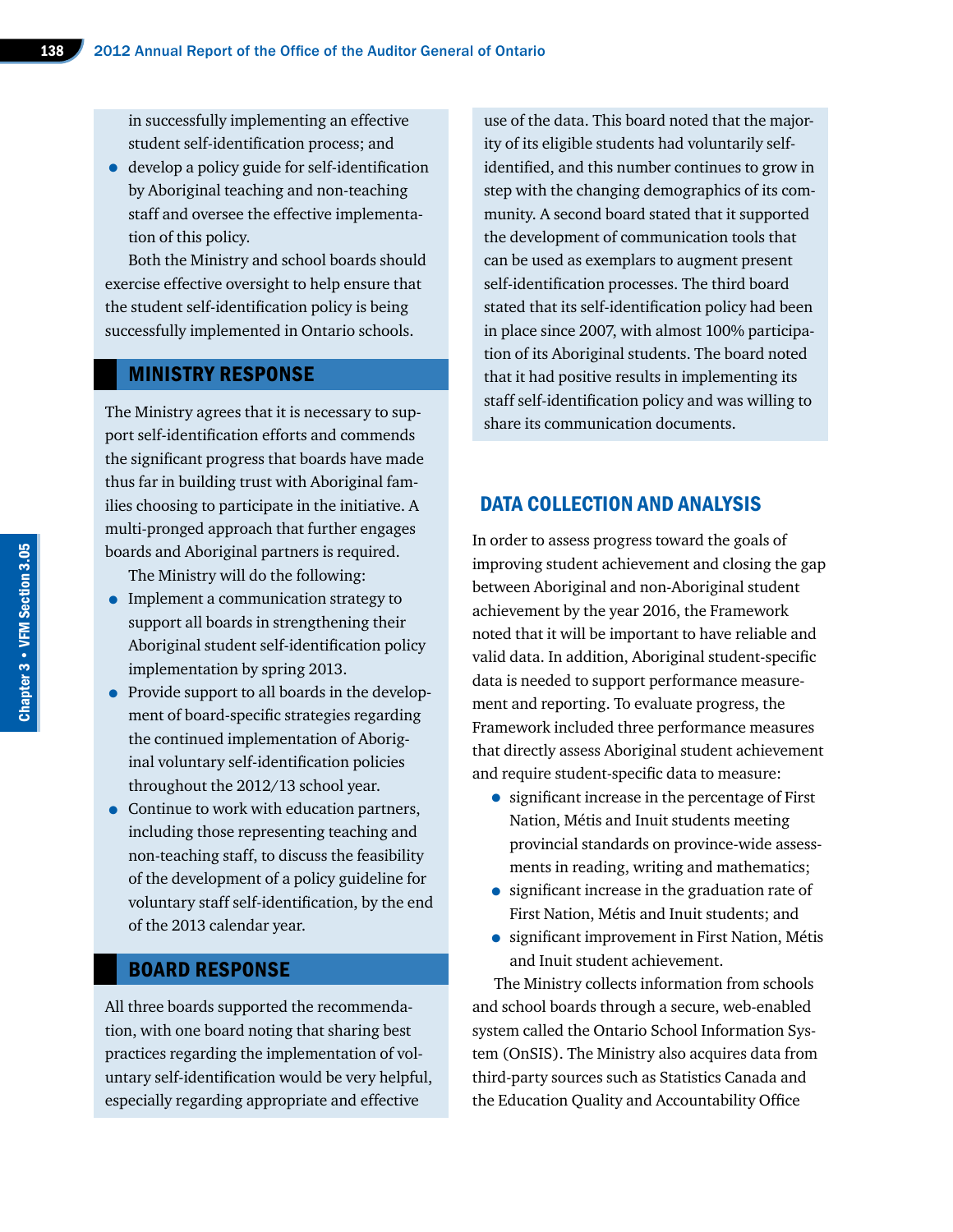(EQAO), the Ontario government agency that performs standardized testing of elementary and secondary school students. Once collected, the data is run through various quality assurance processes, personal information is removed, and the data is stored as the authoritative source of education data. Our assessment showed that OnSIS is relatively up to date, as data is submitted, verified and finalized three times annually. However, the Ministry does not currently use this data to periodically produce standard reports to assess the progress made in achieving the goals of the *Ontario First Nation, Métis and Inuit Education Policy Framework*.

Five years after identifying the challenge of closing the achievement gap between Aboriginal and non-Aboriginal students, the Ministry has still not determined the size of the gap. Further, the Ministry has not established a baseline or even a starting point from which to measure the gap. The Ministry has also not decided when it will begin measuring and reporting on Aboriginal student achievement, nor has it decided what "significant" means in its performance measures, such as to see "significant improvement in … student achievement." Finally, the Ministry has not developed specific targets in connection with the performance measures as required by the Framework.

The Ministry stated that it has not begun to assess the gap because, in its opinion, the 44% of students who have self-identified are not sufficiently representative to compare their achievement results with the results for the non-Aboriginal student population. However, the Ministry has

still not determined the number of self-identified students it considers to be enough before it will begin measuring and reporting on Aboriginal student achievement.

The Ministry has also not analyzed Aboriginal student achievement data for the province as a whole, with the exception of some preliminary analysis in 2011 that focused on six school boards. Therefore, we requested that the Ministry provide us with data including EQAO results as well as Grade 9 and 10 credit accumulation numbers for all self-identified Aboriginal students in the provincial school system. Accumulation of credits toward graduation is one of the primary indicators of student success in high school. Using these two data sources as a means to analyze student achievement, we noted that, for 2011, a significant achievement gap continued to exist between selfidentified Aboriginal students and the rest of the student population. We also noted that this gap tends to increase as Aboriginal students make their way through the educational system, as shown in Figure 3.

The Ministry annually reports the graduation rate for the entire student population, but it does not calculate a graduation rate for Aboriginal students. The Ministry advised us that it will begin to report on the graduation rate for Aboriginal students following the 2013/14 school year. The most recent information available, the 2006 census, identified that 65.5% of Aboriginal adults aged 20–24 had graduated from high school compared to 88.4% of the non-Aboriginal population of the same

Figure 3: Comparison of Student Achievement Data, 2010/11 (%) Source of data: Ministry of Education

| <b>Measure</b>                              | <b>All</b><br><b>Students</b> | <b>Self-identified</b><br><b>Aboriginal Students</b> | <b>Gap in Aboriginal</b><br><b>Student Achievement</b> |
|---------------------------------------------|-------------------------------|------------------------------------------------------|--------------------------------------------------------|
| Grade 3 EQAO: achieved provincial standard* | 69                            | 52                                                   |                                                        |
| Grade 6 EQAO: achieved provincial standard* | 68                            | 49                                                   | 19                                                     |
| Grade 9: 8 or more credits earned           | 83                            | 63                                                   | 20                                                     |
| Grade 10: 16 or more credits earned         | 74                            | 45                                                   | 29                                                     |

\* Overall average of the percentage of students who achieved the provincial standard on the reading, writing and mathematics tests.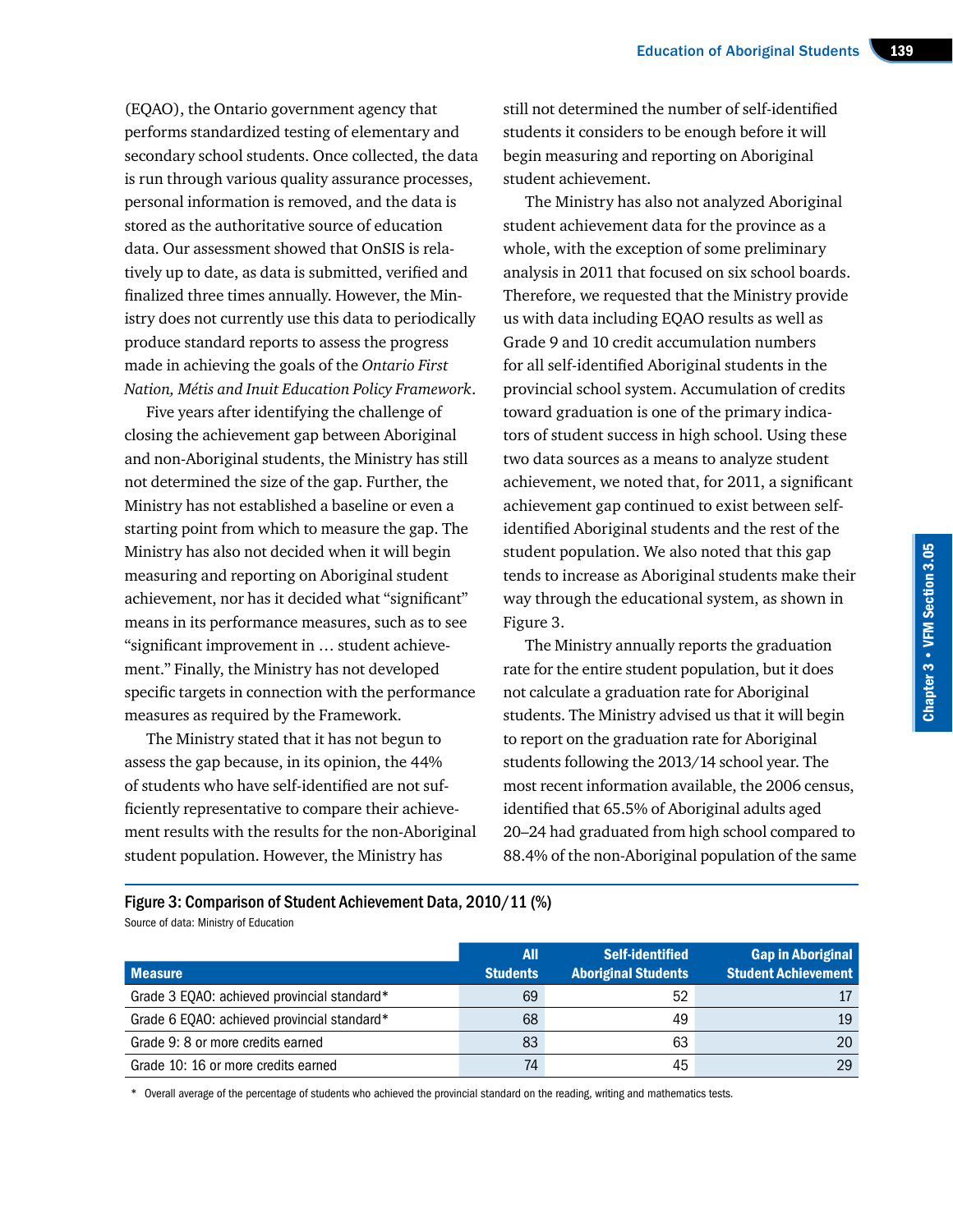age—a gap of 23%, as shown in Figure 1. Our analysis of the credit accumulation data for 2011 shows that only 45% of the Grade 10 self-identified Aboriginal students were on track to graduate from high school, compared to 74% of all other students—a gap of 29%. These statistics, while not conclusive, would certainly indicate that the Ministry faces significant challenges in meeting its 2005 stated goal of closing the gap in achievement between Aboriginal and non-Aboriginal students by 2016.

 One board we visited analyzed on a regular basis indicators such as Grade 9 pass rates, and Grade 9 and 10 credit accumulation numbers. From this type of analysis, the board identified that Aboriginal students were having difficulty passing Grade 9 physical education. As a result, it introduced culturally relevant games and activities. This example shows that analyzing good data can uncover previously unsuspected barriers to achievement. We also noted that this board sets measurable targets specific to Aboriginal student achievement. For example, in the 2011/12 school year the board aims to increase the percentage of self-identified Aboriginal students who achieve 12 or more credits by the end of the first Grade 10 semester from 26% to 40%.

We also researched data collection and analysis at various other school boards in Ontario and noted that one of the larger boards found that 80% of its Aboriginal students did not meet the EQAO provincial standard on the Grade 6 reading, writing or math assessments and, in general, Aboriginal students were highly at risk academically. This board reported that it used such information to assess the gaps in student achievement and better target its support programs.

Our review of public reporting on Aboriginal student results in other jurisdictions revealed that the two provinces with the second and third largest Aboriginal populations behind Ontario report on Aboriginal student achievement results annually. British Columbia's Ministry of Education publishes an annual report that provides information about Aboriginal student performance at both the provincial and school district levels. Alberta Education reports on academic performance measures for Aboriginal students directly within its annual report. These measures include indicators similar to those contemplated in the Framework, such as the level of achievement on province-wide standardized testing and high school graduation rates.

#### RECOMMENDATION 3

To help assess the progress being made toward achieving the goals and performance measures outlined in the *Ontario First Nation, Métis and Inuit Education Policy Framework*, the Ministry of Education (Ministry) and school boards should:

- establish a baseline with respect to the goals and performance measures identified in the Framework and set measurable, realistic targets; and
- periodically review progress made with regard to closing the gap between Aboriginal and non-Aboriginal student achievement so that additional or alternative strategies can be implemented where necessary.

#### MINISTRY RESPONSE

The Ministry agrees that it is essential to measure and track progress being made toward achieving the goals and performance measures outlined in the Ontario *First Nation, Métis and Inuit Education Policy Framework*. The Ministry's approach is consistent with lessons learned in its successful student achievement agenda. The Ministry now has a larger and more representative subset of Aboriginal student self-identification data. For the next phase of reporting in 2013 and moving toward the target of closing the gap by 2016, the Ministry will engage with Aboriginal communities to develop a reporting approach that best fits the current Ontario context.

The Ministry will do the following:

• Engage with key First Nation, Métis and Inuit partners in fall 2012 regarding its approach to public reporting of the Aboriginal student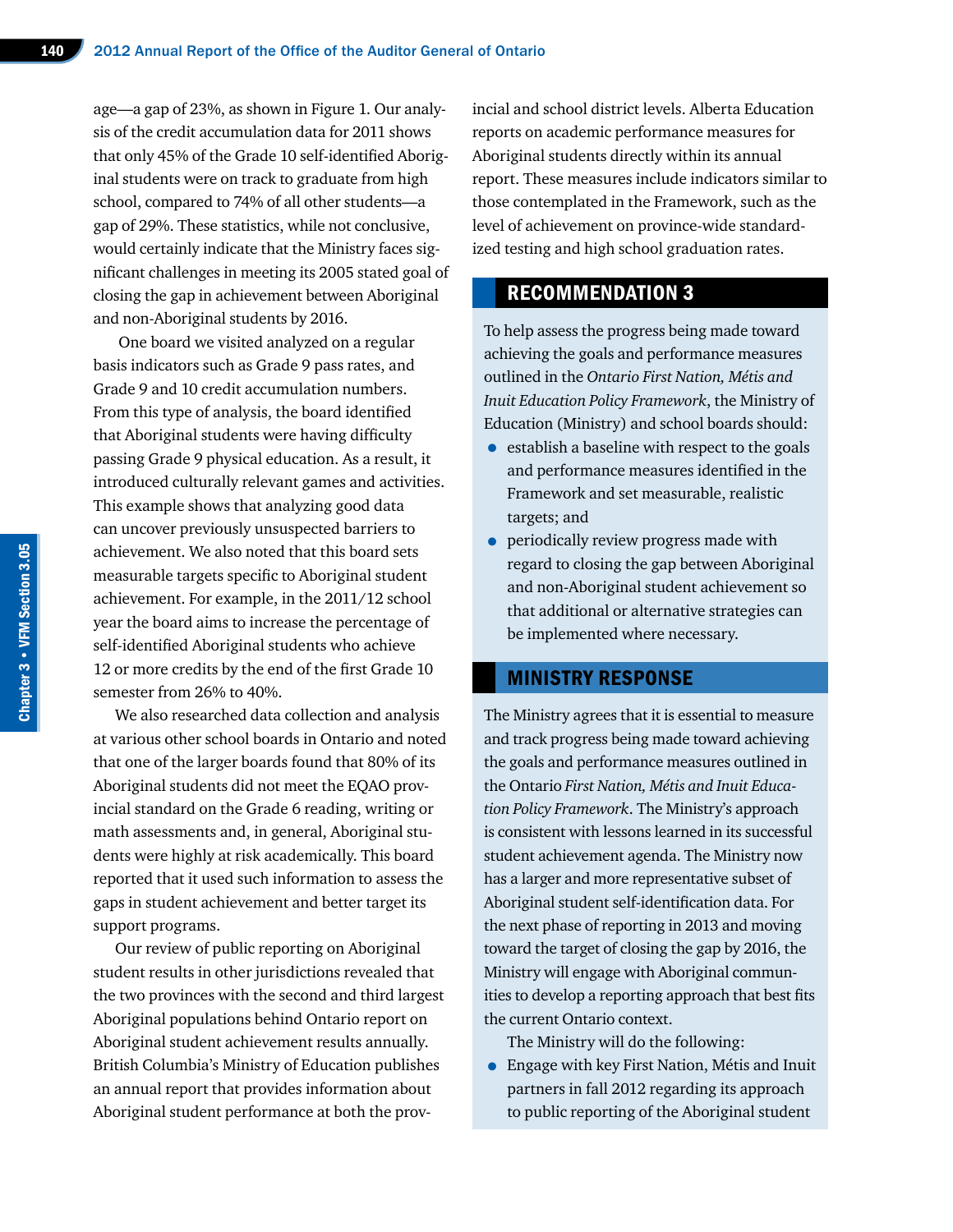self-identification data in the second progress report.

- Release baseline voluntary Aboriginal student achievement data in spring 2013.
- Review First Nation, Métis and Inuit student achievement progress annually.
- Continue to support boards and engage Aboriginal partners in developing targeted strategies to support Aboriginal learners.
- Share best practices and refine implementation processes with boards in the 2013 progress report.

#### BOARD RESPONSE

The boards agreed that this recommendation was very important, with one board stating that data collection and analysis are critical to improving achievement, life chances and life choices for Aboriginal students. This board went on to note that although individual boards can use their own data to compare their Aboriginal student results over time, they have limited access to provincial results for comparison purposes. A second board stated that it had already implemented additional, alternative strategies to support Aboriginal students and that a review of its data since 2008 demonstrated a continual increase in achievement for Aboriginal students. The third board stated that while data collection and analysis would be very important, the small sample size that it gathers would make the correlation between the impact of board initiatives and student achievement unreliable.

Nation, Métis and Inuit Education Supplement, and the remaining \$41 million was for Framework implementation funding, as detailed in Figure 4.

## First Nation, Métis and Inuit Education Supplement

In 2007, the Ministry introduced the First Nation, Métis and Inuit Education Supplement to support the goal of improved Aboriginal student achievement as outlined in the Framework. This funding (per-pupil amount) is intended to help boards offer and expand Native Language and Native Studies courses and support programs to assist Aboriginal students.

The goal of Native Language courses is to instill Native students with pride in their ancestral language and to motivate them to use it to communicate in their daily lives. Native Studies courses are aimed at providing all students with a broad range of knowledge relating to Aboriginal history and cultures, and are offered at the secondary school level to both Aboriginal and non-Aboriginal students. We found that the number of students enrolled in both Native Language and Native Studies courses has increased since the supplement was introduced in 2007.

We reviewed the per-pupil amount, which is the largest component of the First Nation, Métis

Figure 4: Total Ministry Funding for Aboriginal Education Programs, 2006/07–2011/12 (\$ million) Source of data: Ministry of Education

|                                      | <b>Funding</b> |
|--------------------------------------|----------------|
| <b>Education Supplement</b>          |                |
| Per-pupil amount                     | 60.0           |
| Native Studies                       | 38.0           |
| Native Languages                     | 30.6           |
| <b>Total</b>                         | 128.6          |
| <b>Framework Implementation</b>      |                |
| Implementation funding               | 35.2           |
| Alternative Secondary School Program | 5.6            |
| <b>Total</b>                         | 40.8           |
| <b>Total Funding</b>                 | 169.4          |

## FUNDING

Since the inception of the Ontario *First Nation, Métis and Inuit Education Policy Framework* in 2007, the Ministry has allocated \$170 million, primarily to school boards, for Aboriginal programs over and above regular school board funding. Almost \$129 million has been provided through the First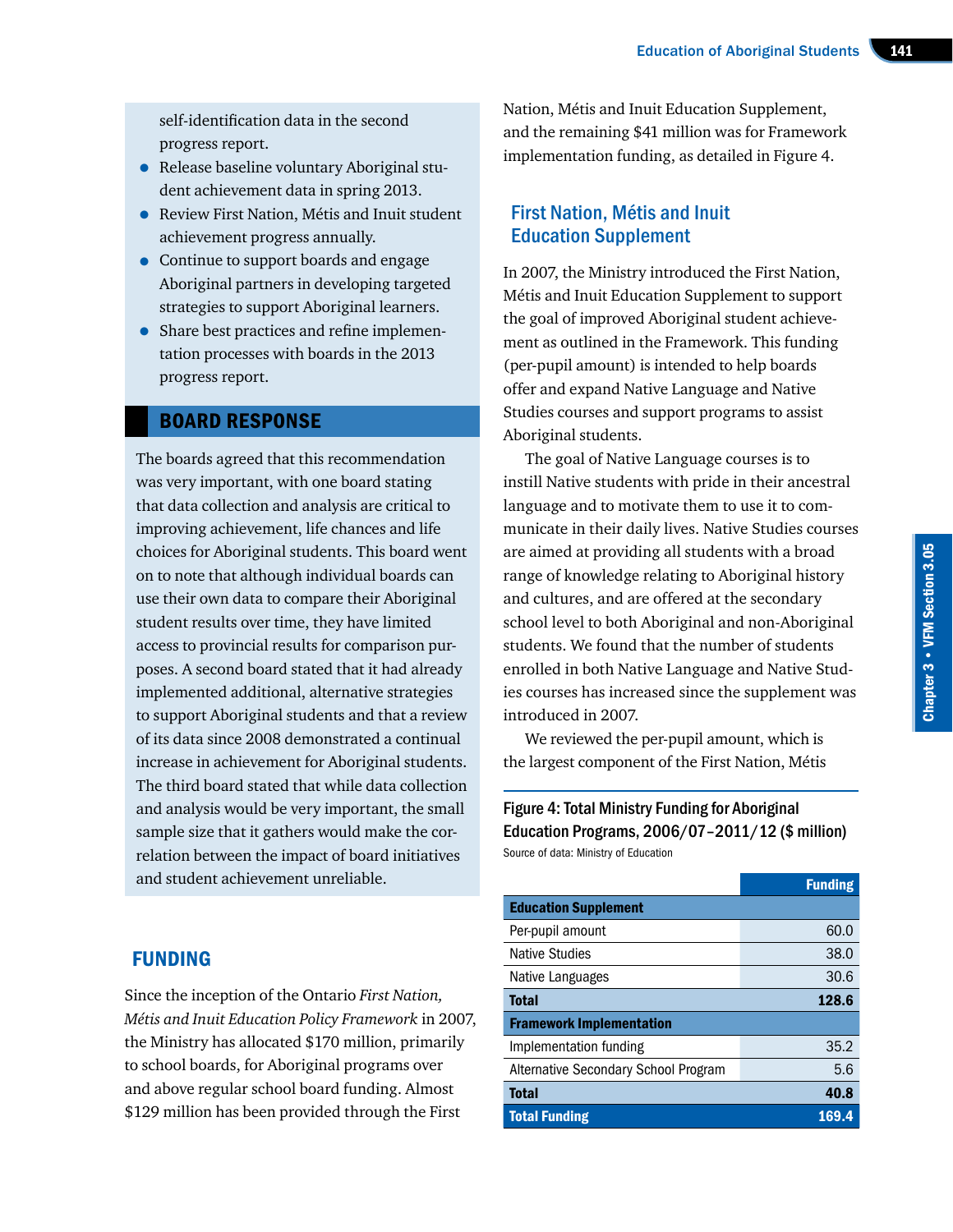and Inuit Education Supplement. The per-pupil amount is allocated to school boards based on the estimated Aboriginal student population as derived from the 2006 Statistics Canada census. One of the school boards we visited had identified, through the self-identification process, 50% more Aboriginal students than the number contained in the Ministry's estimate. This illustrates that the information the Ministry is using to estimate the number of Aboriginal students at each board may not be up to date and may not be reflective of the actual student population. Consequently, if funds had been allocated on the basis of the actual Aboriginal student population, this board would have received significantly more per-pupil funding than it received.

The Ministry intends that school boards will target this funding to local needs in support of activities linked to the Framework's goals and performance measures. However, the Ministry has not placed any specific stipulations on this funding or provided any formal guidance on how the funding is to be spent. According to the Ministry, this provides boards with the flexibility to determine how best to allocate resources. In addition, although the Ministry may have discussed program spending with board representatives, there is no documented evidence of such discussions and there is no formal report-back process from the boards of any confirmation that the funds have been used to support Aboriginal students.

All three school boards we visited could provide us with a brief explanation of how they had spent the per-pupil funds. They informed us that the funds were used for purposes such as paying salaries for Aboriginal support workers, funding professional development for teachers, and providing resources for students making the transition from on-reserve schools to provincially funded schools. However, as is consistent with all ministry grants for student needs, boards are not required to formally track these expenditures to verify that the per-pupil funds were used for the benefit of Aboriginal students. In addition, the Ministry has not performed any formal analysis on the \$60 million

in per-pupil funding to determine if this funding has had any impact on Aboriginal student achievement.

#### Framework Implementation Funding

Framework implementation funding to school boards is provided to support Aboriginal student achievement and help boards implement the Framework. Initiatives under this program include self-identification policy implementation, student success projects, professional development for teachers and student transition programs. School boards must submit proposals to the Ministry for projects they plan to undertake and, upon project completion, are required to submit a report detailing project outcomes.

We reviewed the proposal selection process for a sample of eight boards and found that there was little documented evidence of proposal prioritization by the Ministry or that a formal scoring system was used to rank proposals. Also, we were informed that ministry staff discussed proposals with each other, but these discussions were not documented and justification for rejecting proposals was not apparent or communicated to the school boards we visited. In addition, there was no evidence that funds were allocated on the basis of either the Aboriginal student population at each board or documented need. In fact, of the boards we reviewed, the board with the fewest Aboriginal students received more funding than the board with the greatest Aboriginal student population. On a per-student basis this worked out to \$347 and \$73, respectively.

We reviewed a number of project report-backs to the Ministry and found that the reports did not include indicators of success even though such indicators had been defined by the boards in their proposals. Some of the indicators of success noted in proposals were to increase Aboriginal student credit accumulation and participation in extracurricular activities. Although the project completion reports discussed the perceived overall impact of the projects, none of the reports reviewed directly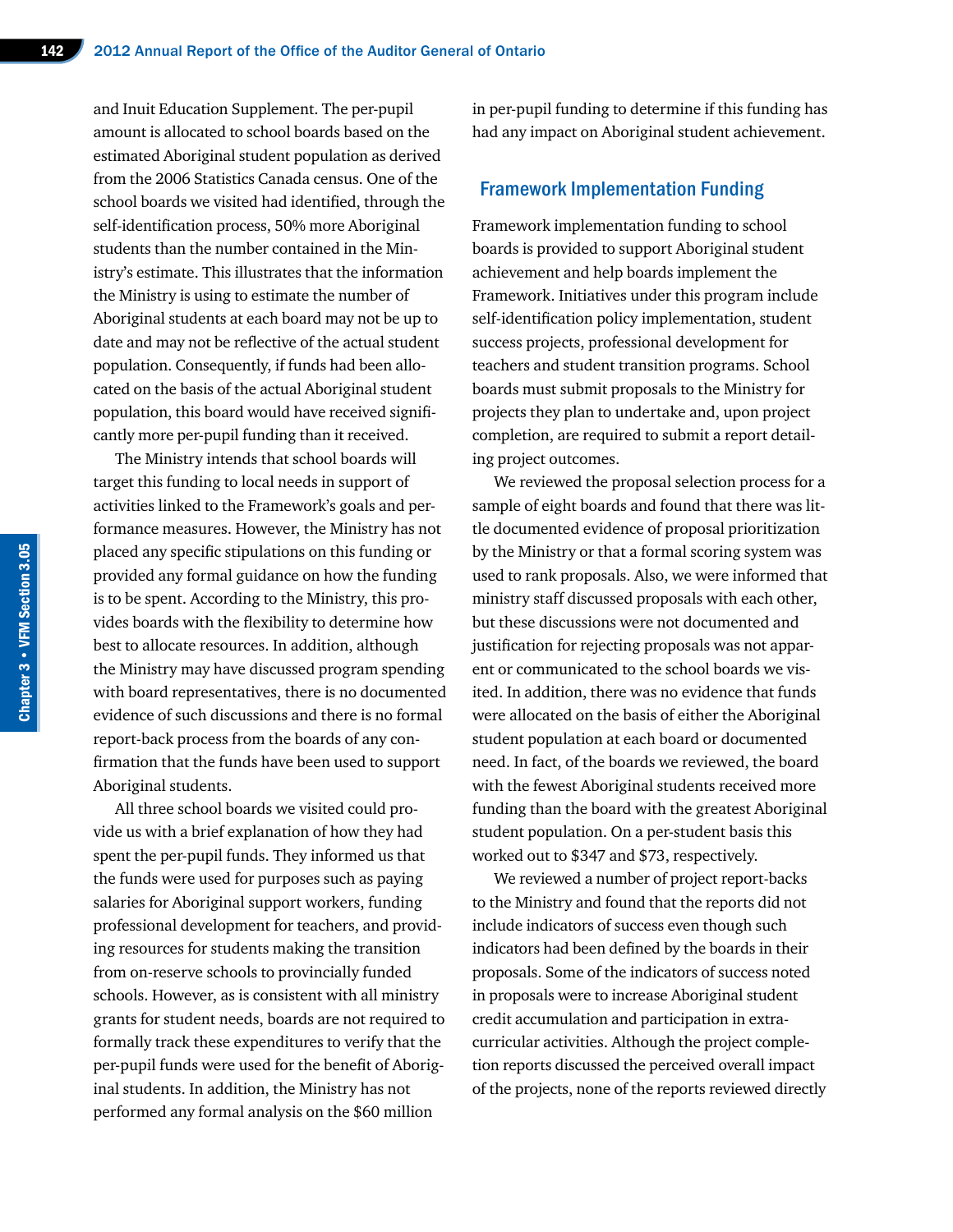addressed the result indicators noted in the related original project proposals.

We also reviewed the Alternative Secondary School Program within Native Friendship Centres, which provides individualized and culturally appropriate supports to help Aboriginal students complete their secondary school diploma if they have previously dropped out of school or have fallen behind because of life circumstances. The program is a working partnership between 11 friendship centres, which are not-for-profit corporations mandated to serve the needs of all Aboriginal people, and their nearby district school boards. The district school board is required to provide teachers and course materials for the program.

The Ontario Federation of Indian Friendship Centres (OFIFC), a provincial organization representing the collective interests of friendship centres, provides administrative oversight of the program. The OFIFC flows approximately \$90,000 in ministry funding to each friendship centre annually. The OFIFC collects and sends to the Ministry financial information and program outcome reports. These reports demonstrate that the funds were used by the centres for the purposes intended and provide information on the centres' relevant successes and challenges including enrolment and exit information, diplomas and certificates awarded, and credits attempted and granted. We reviewed the reportbacks for the past three years and noted that the OFIFC had submitted all the reports as required by the Ministry. In addition, a 2009 ministry evaluation of the program found that there were increases in student achievement, credit accumulation and school retention rates.

# RECOMMENDATION 4

To better ensure that funding is allocated based on the needs of Aboriginal students, the Ministry of Education (Ministry) should:

• consider basing per-pupil funding on more current and reliable Aboriginal student

enrolment data, as this could result in a more equitable funding allocation;

- where funding is allocated in response to board proposals, document the underlying rationale for the funding and communicate to boards the justification for accepting or rejecting their proposals; and
- implement report-back processes not only to demonstrate that funds are spent for the purposes intended but also to obtain information on the success of different types of support programs boards are undertaking.

#### MINISTRY RESPONSE

The Ministry agrees to consider the review of existing funding mechanisms and reporting procedures. Other funding sources will continue to be leveraged to support Aboriginal student achievement.

The Ministry will do the following:

- Examine the feasibility of remodelling the First Nation, Métis and Inuit Education Supplement based on available Aboriginal student self-identification data.
- Work more closely with boards to support their efforts to promote Aboriginal student self-identification.
- Ensure that all boards receive feedback on their proposals, that enhanced reporting processes are put in place by 2013, and that impacts on student achievement are consistently evaluated as part of the proposal evaluation and reporting processes.

# FIRST NATION STUDENTS LIVING ON RESERVES

# First Nation Schools

The education of First Nation students living on reserve is the financial responsibility of the federal government. Through Aboriginal Affairs and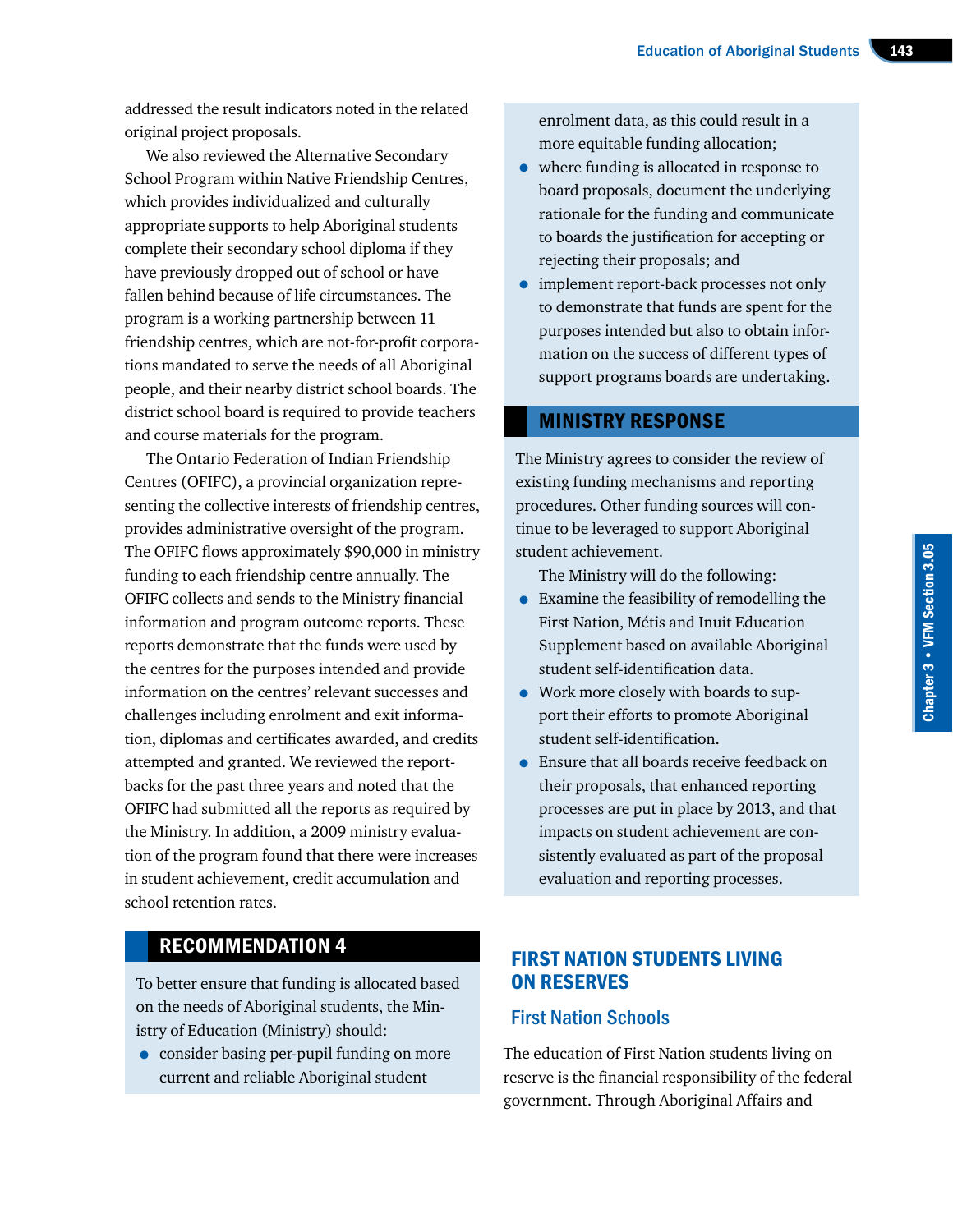Northern Development Canada, the federal government provides funding directly to First Nation bands to deliver education programs and services. There are 118 band-operated schools on reserves in Ontario (80 elementary, 7 secondary and 31 alternative schools). The Ministry informed us that approximately 12,700 Aboriginal students attend First Nation schools.

The Ministry's 2009 progress report, *Sound Foundations for the Road Ahead*, identified that there was a significant disparity between the level of funding targeted for the on-reserve schools by the federal government and ministry funding for provincial schools. In 2011, the Chiefs of Ontario reported that federal funding was approximately 65% of per-student provincial funding. Research suggests that this difference in funding has resulted in schools on reserves being unable to pay competitive salaries to teachers or purchase adequate, upto-date resources for students. This has resulted in on-reserve schools often not being able to provide the quality of education found in the provincial school system.

The Education Quality and Accountability Office (EQAO) may enter into agreements with First Nations to test students enrolled in band schools. In the 2010/11 school year, 39 out of 118 First Nation schools participated in EQAO provincial standardized testing. These tests help First Nation communities assess whether students in their schools are meeting provincial standards. We analyzed the most recent EQAO results and found that, for participating First Nation schools, there was a gap on average of 40% from the provincial average for Grade 3 and Grade 6 students in reading, writing and math. These results reaffirm a 2004 report by the Auditor General of Canada and other studies that suggest that these students may be performing at a level several grades below that which is appropriate for their age.

The Ministry has identified early learning as crucial to student success. Even though education for students who live on reserves is a federal responsibility, many of these students eventually transition into the provincial education system. We inquired if the Ministry has worked with the federal government to promote early learning for First Nation students and were informed that, due to jurisdictional matters, the province does not have a mandate to implement programs or undertake research or assessments with regard to students in on-reserve schools. Nevertheless, in the 2012 budget, the government stated that Ontario is prepared to work together with First Nation communities and the federal government to share the province's expertise in delivering education, provided the federal government supplies the necessary funding for onreserve First Nation education.

#### Tuition Agreements

According to the Ministry, there are approximately 5,700 First Nation students who live on reserves but attend provincially funded schools. Many of these students attend provincially funded schools because the reserve does not have a secondary school. Since funding for these students is paid by the federal government to the band council, these students are not considered to be pupils of the school boards and therefore the Ministry does not pay the cost of their education. Therefore, boards are required to charge band councils tuition fees through negotiated tuition agreements. Although the Ministry releases annual fee regulations that outline a base tuition fee, school boards may charge a fee in excess of this amount for services such as special education programs or specific supports. Amounts charged in excess of the base tuition fee must be agreed upon by the school boards and First Nation communities as part of the tuition agreement.

The Ministry does not keep track of the tuition agreements in place between the school boards and First Nation communities in Ontario. However, the Ministry estimates that there are approximately 166 tuition agreements and that school boards collect about \$60 million per year from First Nation communities to educate reserve students in provincially funded schools.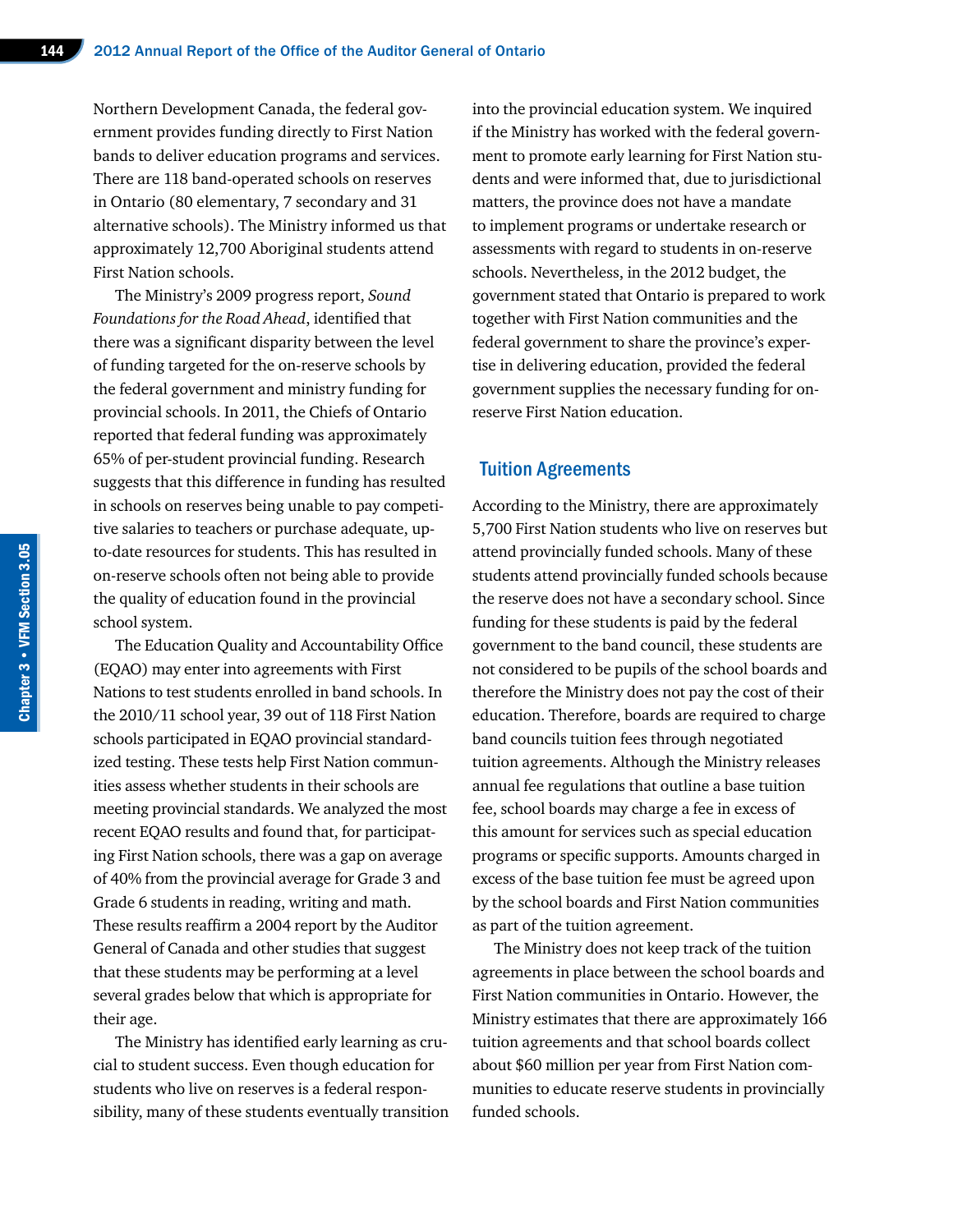We identified that there should have been a separate tuition agreement in place with each of the 25 First Nation communities sending students to the three school boards we visited. However, we noted that there were only 13 agreements in place; four agreements had expired, and there were 12 instances where no tuition agreements existed. Nevertheless, we tested a sample of invoices billed by school boards to First Nation communities and found that the appropriate base tuition fee was charged and paid where no agreements existed and, in general, First Nation communities were up to date with payments. However, in one case we found that the school board was charging in excess of the base fee where it had no authority to do so, since a negotiated tuition agreement did not exist. The First Nation community paid the school board the base fee, but the school board continued to bill excess fees that totalled \$1.3 million over the last three years. The representative responsible for education at this First Nation community indicated that the inability to agree on the amount being charged in excess of the base fee was the primary reason a tuition agreement had not been signed.

There are currently no standard ministry policies or procedures in place pertaining to tuition agreements. The Ministry, the federal government, the Chiefs of Ontario and four school board associations have been working together since 2009 to develop tuition agreement guidelines. Rough drafts of these guidelines had been distributed to the school boards we visited. However, two of these boards were having problems negotiating tuition agreements. Both these boards suggested that if standardized template agreements could be developed and agreed upon by the Ministry, the federal government and First Nation communities, this would greatly facilitate the process for local boards.

#### Transition of Students to the Provincial School System

First Nation students may experience many challenges when they transition from a school on a reserve

to a provincially funded school—typically moving from a primary school on the reserve to a provincial secondary school. For example, some students living in remote northern communities leave their families to stay with host families in urban areas to attend secondary school. This may cause emotional, physical, spiritual and psychological challenges for the student. As part of the Framework implementation funding, the Ministry provides funding for transition projects intended to assist school boards in providing supports to First Nation students who live on reserve but attend provincially funded schools.

In the 2011/12 school year, the Ministry provided each board with up to \$50,000 for Aboriginal student success projects, including transition projects. We reviewed the transition projects approved over the last three years for the boards we visited and noted that they often include assigning a lead teacher for First Nation students and setting aside a room for these students to meet. One of the school boards we visited had a formalized Aboriginal transition program that included welcome kits, assigning a special teacher to transitioning students, and offering Grade 9 and 10 transition courses. Overall, we noted that the implementation of transition programs was at the discretion of the boards.

We reviewed provincial supports for transitions in other jurisdictions and found that Alberta and Manitoba had created a number of resources to help educators with student transitions. For example, Manitoba Education has released a policy guide to help school boards identify specific student needs and develop transition plans. We noted that one of the Ontario school boards we visited was drafting a secondary school entrance form for First Nation students that includes sections pertaining to educational background (such as attendance, report card marks, standardized testing results and strengths in school), as well as any health issues or behavioural concerns.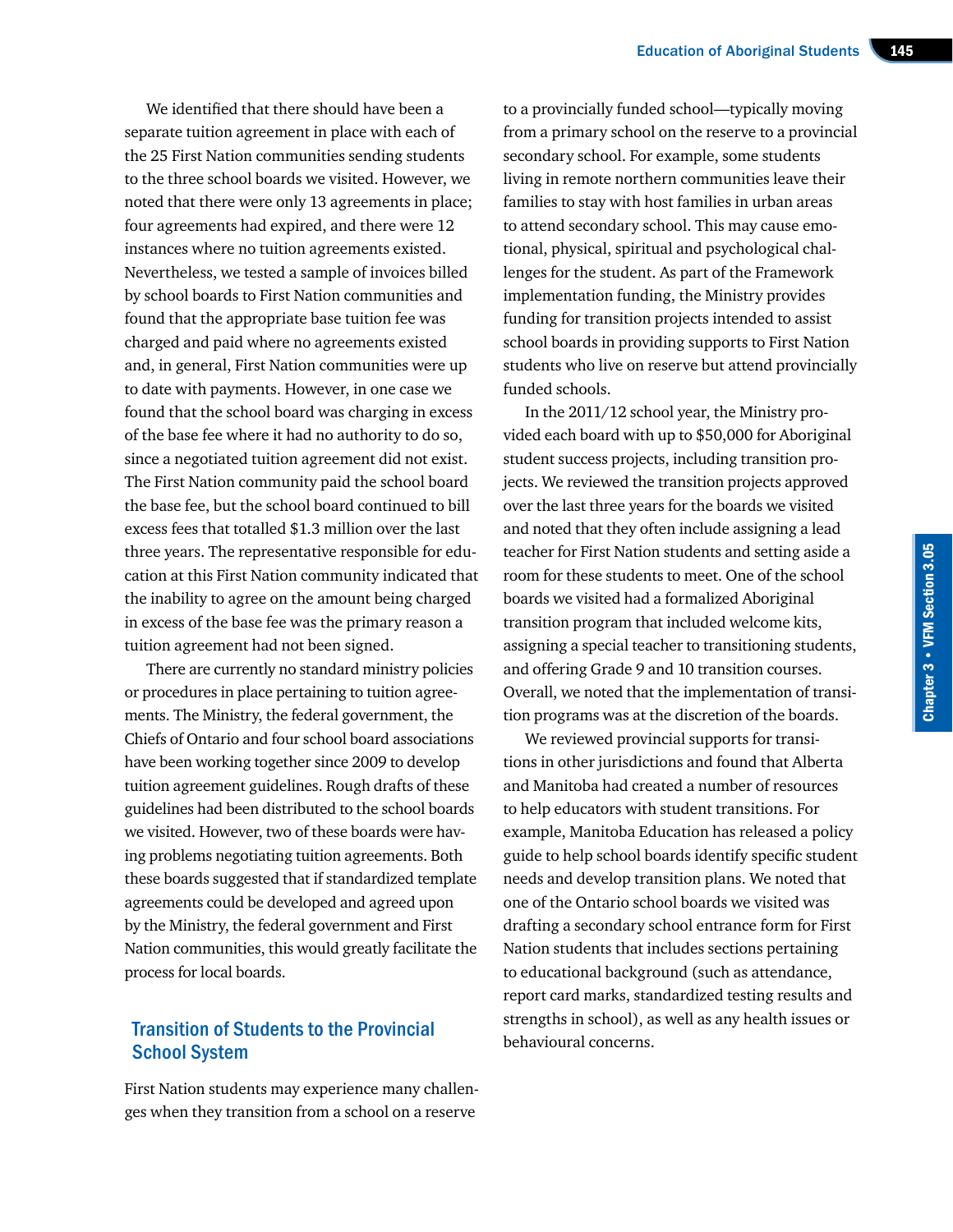#### First Nation Student Self-identification

In the 2007 Building Bridges policy guide for student self-identification, the Ministry identified four groups under which Aboriginal students could identify: First Nation (off-reserve), First Nation– Tuition Paying (on-reserve), Métis and Inuit. However, in October 2011, the Ministry eliminated the distinction between on- and off-reserve First Nation students. The Ministry explained that it had eliminated this distinction because some students were experiencing self-esteem issues in self-identifying, some parents did not understand the distinction, and school staff found it difficult to have students change their identification when they moved on and off the reserve. The Ministry stated that these concerns had been informally reported to it. However, the Ministry did not assess more formally whether these concerns were representative of the First Nation community as a whole or attempt to alleviate potential concerns before eliminating this distinction. The Ministry advised us that the data is still maintained internally and therefore its ability to target programs to meet the needs of all Aboriginal students would not be impaired.

On-reserve First Nation students experience unique challenges as they transition to schools in the provincial system. With a significantly greater achievement gap, we believe students living on reserve continue to need to be identified separately so the Ministry, school boards, schools and First Nation communities can target specific supports to meet their needs. One of the school boards we visited during our audit was reviewing its self-identification policy and planned to include the First Nation on-reserve category. This board had determined that student supports can be better targeted if the board collects and analyzes student achievement data for on-reserve students separately.

Even though the Ministry does not analyze student achievement data with respect to on-reserve students, we found that these students continue to have difficulty transitioning into provincially

funded high schools. For example, in the 2010/11 school year only half of on-reserve First Nation students attending provincial schools passed the Grade 10 Ontario Secondary School Literacy Test, compared to the provincial average of 83%. This indicates that all stakeholders, including the Ministry, school boards, the federal government and First Nation communities, need to work more effectively to ensure that the needs of these students are identified, as more targeted support programs may be required to ensure that they are given an equal opportunity to succeed.

#### Tripartite Agreements

Since 2009, the Ministry has been engaged in discussions with the federal government and First Nation communities to formalize education agreements designed to promote collaboration between all parties on initiatives to improve First Nation student outcomes. One of these agreements, the Education Partnership Program, is a federally led initiative where First Nation communities submit proposals to the federal government to help advance First Nation achievement in both First Nation and provincially funded schools. The program supports partnerships between First Nation and provincial officials who share expertise and services, and co-ordinate learning initiatives.

Joint initiatives with the federal government and First Nation communities to improve the academic achievement of students living in First Nation communities will not be implemented until the agreements have been finalized. However, as of April 2012, the education agreements that the Ministry has been discussing since 2009 with the federal government and First Nation communities had not been finalized.

Eight other provinces, including British Columbia, have signed tripartite education agreements with the federal government and their First Nation communities. British Columbia has had an agreement in place since 1999 and reports annually on Aboriginal education results. It reports that over the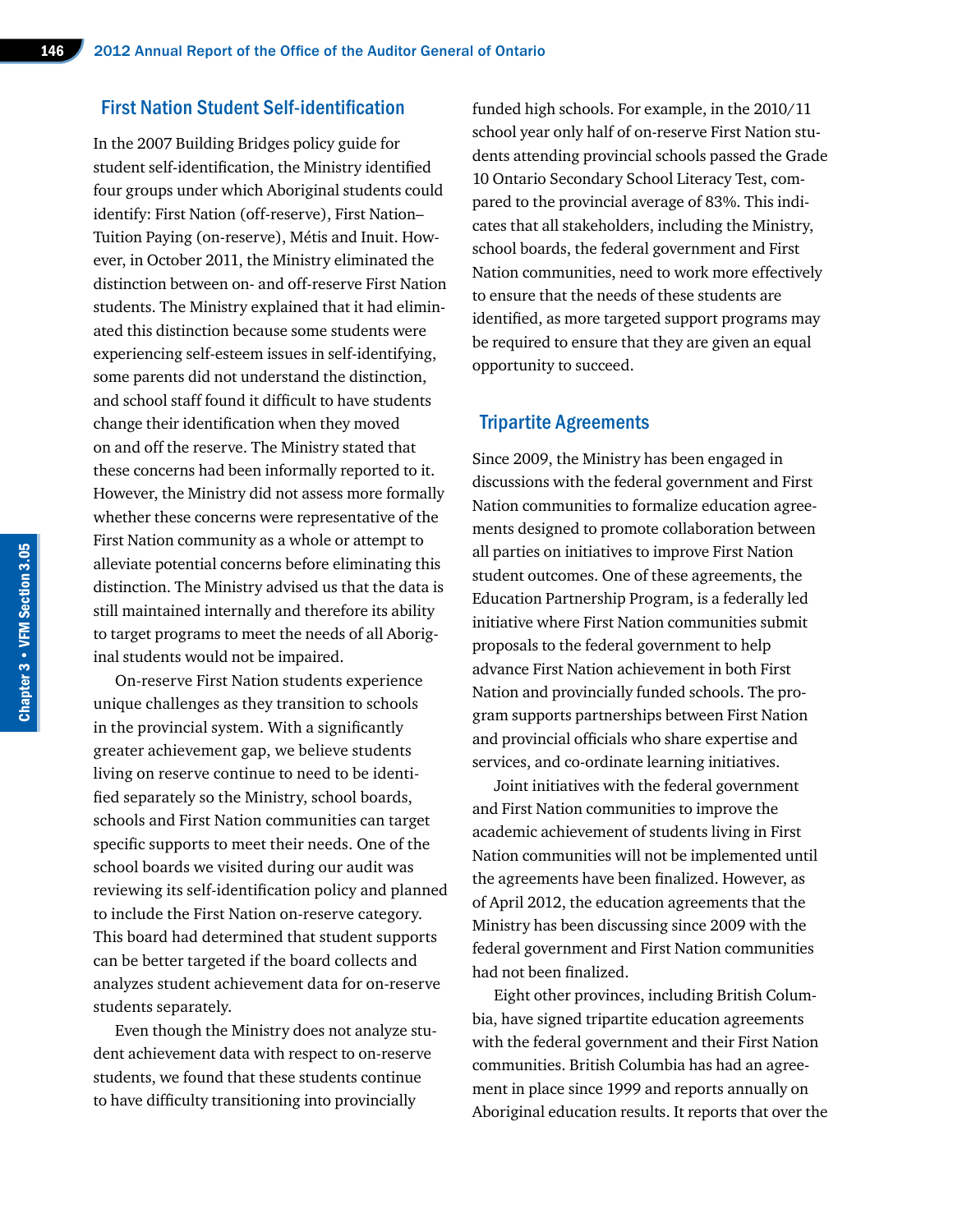last five years (2006/07–2010/11) it has reduced the gap in high school graduation rates between Aboriginal and non-Aboriginal students by 6%.

# RECOMMENDATION 5

In order to improve educational outcomes for First Nation students living on reserves, the Ministry of Education (Ministry) and, where applicable, school boards, should:

- develop standardized template tuition agreements and guidelines that can be used by all boards and periodically monitor whether valid tuition agreements are in place with all bands;
- take a more proactive role to encourage boards to share best practices to assist with the transition of students from on-reserve schools to the provincial education system;
- separately measure the effectiveness of initiatives implemented to address the unique challenges faced by on-reserve students attending provincially funded schools; and
- continue to participate in and more proactively engage in tripartite agreement discussions with the federal government and First Nation organizations.

# MINISTRY RESPONSE

The Ministry agrees that support for First Nation students is essential to close the achievement gap. The Ministry recognizes that the treaty and Aboriginal rights of First Nations people are recognized and affirmed in Section 35 of the *Constitution Act, 1982*, and the treaties are a fundamental part of the relationship among the First Nations, Canada and Ontario. Therefore, the Ministry will develop its approach to any reporting that may reflect on on-reserve schools in partnership with First Nation communities.

- The Ministry will do the following:
- Release the tuition agreement resource guide by the end of the calendar year

2012. Included in the guide are suggested examples of key provisions to be included in any agreement. The Ministry will continue to work with First Nation and district school boards to support their negotiation processes.

- Identify and share best practices in the development and implementation of targeted initiatives to support First Nation, Métis and Inuit student achievement, including transition programs, in spring 2013.
- Create and implement successful evidencebased targeted programs, based on proven success.
- Develop and enhance successful transition programs for students moving from schools on reserve to provincially funded schools in partnership with boards and First Nation communities.
- Report on provincially funded activities undertaken by boards and the Ministry to support student transitions.
- Continue to work with First Nations and the federal government to finalize and implement tripartite agreements as negotiations proceed.

# BOARD RESPONSE

All three boards recognized the importance of helping students with the transition from reserve schools to the provincial school system. One board noted that it would support any practice that encourages integration and the fair treatment of all students within a strong, accountable system. A second board noted that ongoing dialogue as well as newsletters and orientation sessions helped smooth the transition for its students. The third board noted that many of its First Nation students leave home, live in a boarding home and move to a large secondary school all at the same time. The board stated that, in addition to the supports currently in place, it has implemented a new program designed to provide